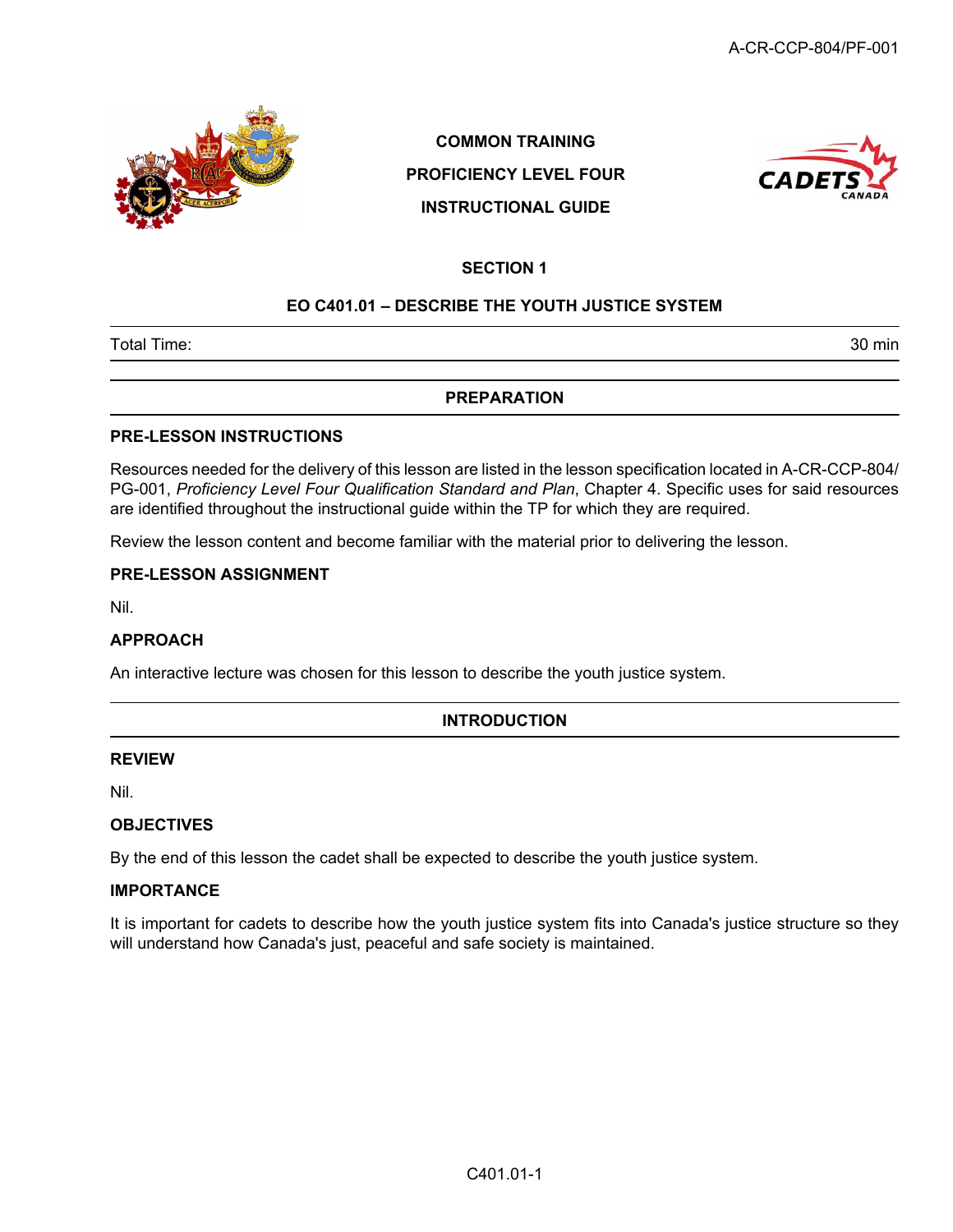# Teaching Point 1 Describe the Youth Criminal Justice Act (YCJA).

Time: 10 min Method: Interactive Lecture Communication of the Method: Interactive Lecture

The YCJA applies to laws passed by the federal government as they pertain to youths aged 12 to 17 at the time they are said to have broken a federal law. The most important are the criminal and drug laws. Other offences such as careless driving, drinking under age or trespassing are covered by provincial laws—not federal laws. Each province ensures there are consequences for such offences, but they do not fall under the YCJA.

The YCJA contains both a preamble and a declaration of principle to clarify the principles and objectives of the youth justice system.

#### Preamble

The Preamble, while not legally enforceable, contains significant statements from Parliament about the values on which the legislation is based. These statements can be used to help interpret the legislation and they include the following:

- society has a responsibility to address the developmental challenges and needs of young persons;
- communities and families should work in partnership with others to prevent youth crime by addressing its underlying causes, responding to the needs of young persons and providing guidance and support;
- accurate information about youth crime, the youth justice system and effective measures should be publicly available;
- young persons have rights and freedoms, including those set out in the United Nations Convention on the Rights of the Child;
- the youth justice system should take account of the interests of victims and ensure accountability through meaningful consequences and rehabilitation and reintegration; and
- the youth justice system should reserve its most serious interventions for the most serious crimes and reduce the over-reliance on incarceration.

## Declaration of Principle

The Declaration of Principle sets out the policy framework for the interpretation of the legislation, providing guidance on the priority that is to be given to key principles. For example, the legislation makes clear that the nature of the system's response to an offence should reflect the needs and individual circumstances of the young person. However, the needs or social welfare of a young person should not result in longer or more severe penalties than what is fair and proportionate to the seriousness of the offence committed.

The Declaration of Principle provides that:

- the objectives of the youth justice system are to:
	- prevent crime;  $\Omega$
	- rehabilitate and reintegrate young persons into society;  $\Omega$
	- $\circ$ ensure meaningful consequences for offences; and
	- $\circ$ contribute to the long-term protection of society;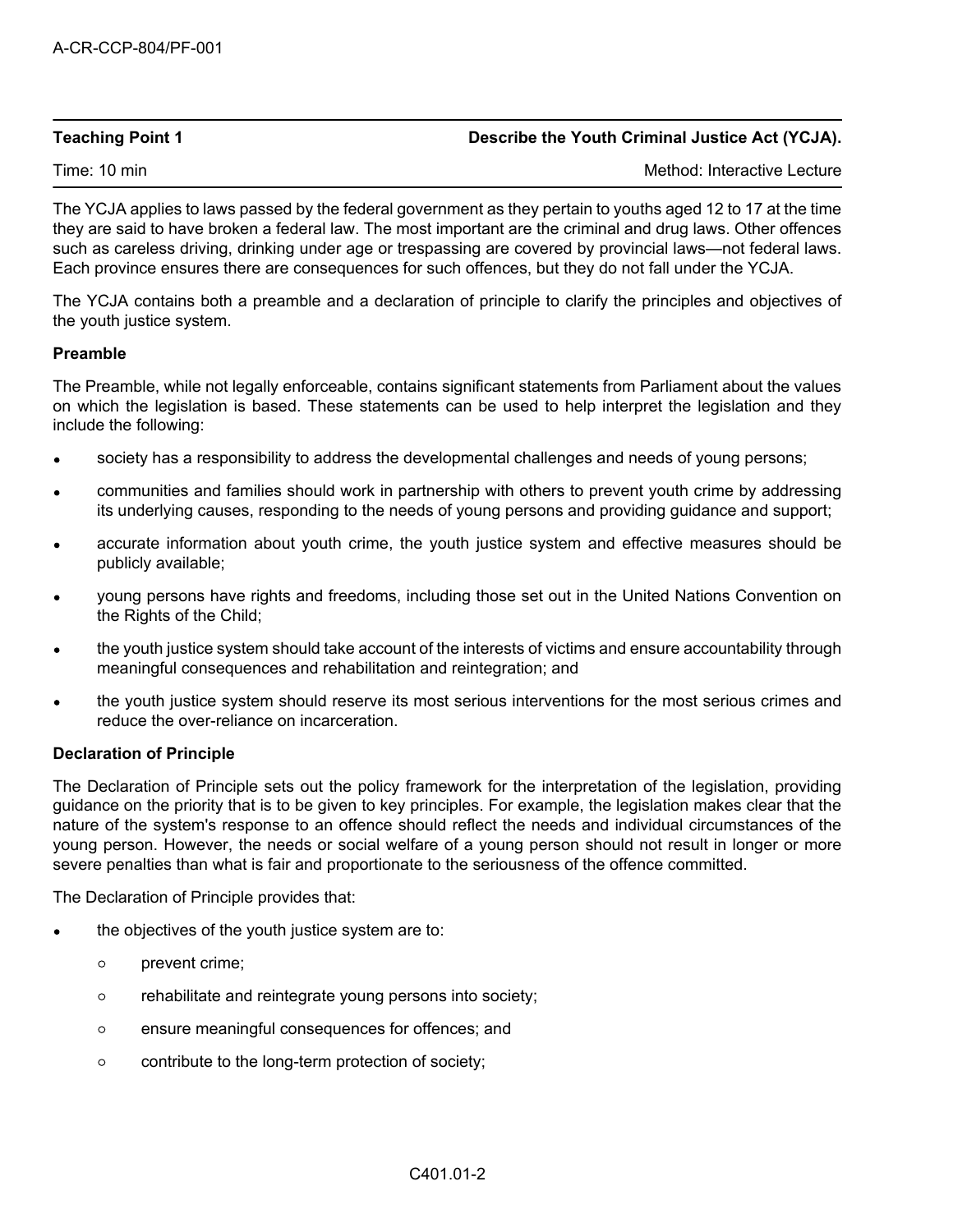- the youth justice system must reflect the fact that young persons lack the maturity of adults. The youth system is different from the adult system in many respects, including:
	- measures of accountability are consistent with young persons' level of maturity;  $\circ$
	- procedural protections are enhanced;  $\circ$
	- rehabilitation and reintegration are given special emphasis; and  $\circ$
	- $\circ$ the importance of timely intervention is recognized;
- young persons are to be held accountable through interventions that are fair and in proportion to the seriousness of the offence;
- within the limits of fair and proportionate accountability, interventions should:
	- $\circ$ reinforce respect for societal values;
	- encourage the repair of harm done;  $\circ$
	- be meaningful to the young person;  $\circ$
	- $\circ$ respect gender, ethnic, cultural and linguistic differences; and
	- $\circ$ respond to the needs of Aboriginal young persons and of young persons with special requirements; and
- youth justice proceedings require special guarantees to:
	- protect the rights of young people;  $\circ$
	- $\circ$ provide courtesy, compassion and respect for victims;
	- $\circ$ provide the opportunity for victims to be informed and to participate; and
	- ensure that parents are informed and encouraged to participate in addressing the young person's  $\circ$ offending behaviour.

## CONFIRMATION OF TEACHING POINT 1

#### QUESTIONS:

- Q1. What two passages in the YCJA clarify the principles and the objectives of Canada's youth justice system?
- Q2. How is the youth justice system expected to take account of the interests of victims and ensure accountability?
- Q3. How does the YCJA Declaration of Principle expect young persons to be held accountable?

#### ANTICIPATED ANSWERS:

- A1. The Preamble and the Declaration of Principle.
- A2. Through meaningful consequences and rehabilitation and reintegration.
- A3. Through interventions that are fair and in proportion to the seriousness of the offence.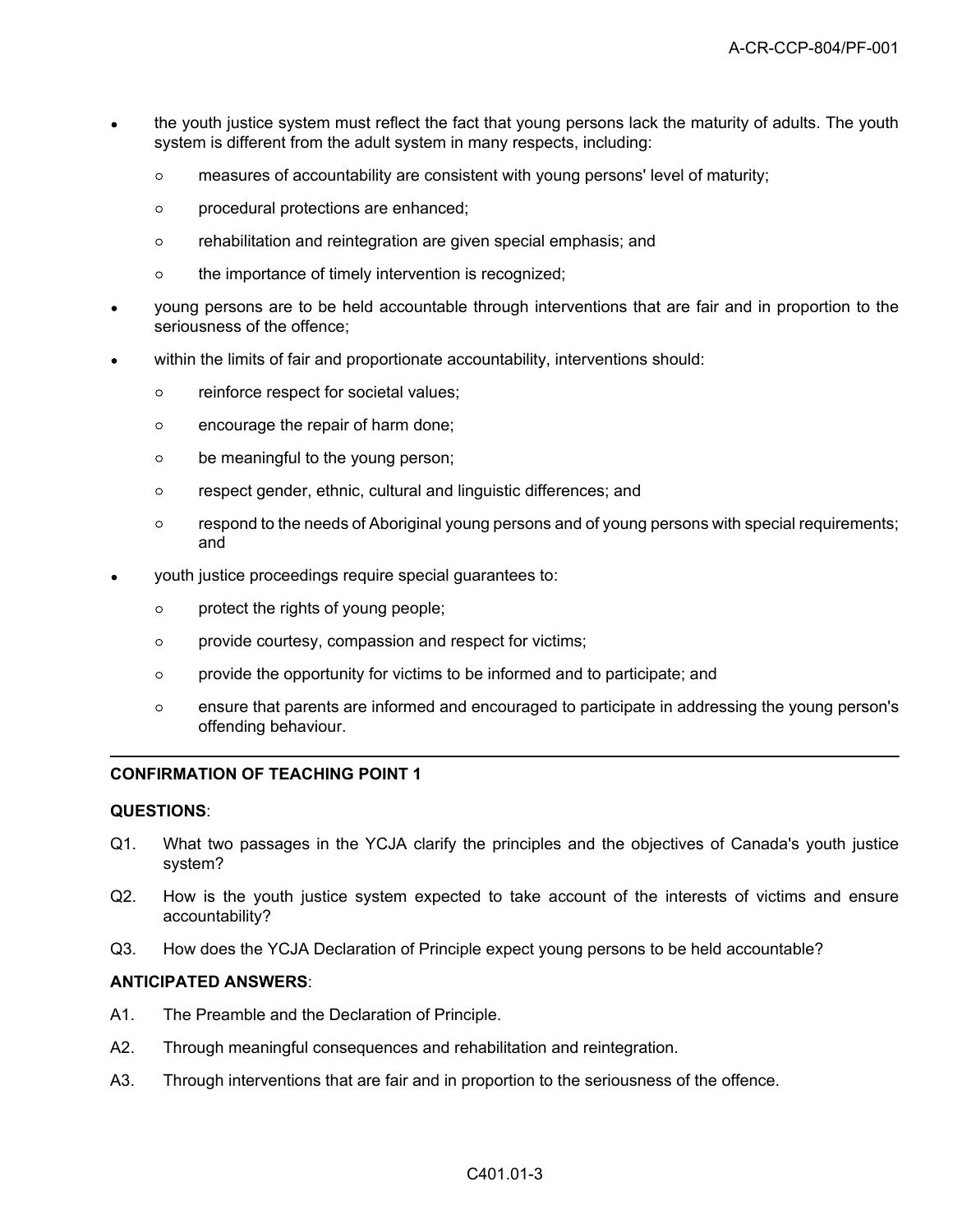Teaching Point 2 Describe extrajudicial measures provided by the YCJA.

Time: 10 min Method: Interactive Lecture Communication of the Method: Interactive Lecture

### EXTRAJUDICIAL MEASURES

Extrajudicial. Outside the court system.

One of the key objectives of the YCJA is to increase the use of effective and timely non-court responses to less serious offences by youth. These extrajudicial measures provide meaningful consequences, such as requiring the young person to repair the harm done to the victim. They also allow early intervention with young people and provide an opportunity for the broader community to play an important role in developing community-based responses to youth crime. Increasing the use of non-court responses not only improves the response to less serious youth crime, but also enables the courts to focus on more serious cases.

The YCJA contains many provisions to increase the appropriate use of extrajudicial measures for less serious offences, including the following principles. Extrajudicial measures:

- should be used in all cases of minor violations where they would be adequate to hold the young person accountable;
- are presumed to be adequate to hold first-time, non-violent offenders accountable; and
- may be used even if the young person has previously been dealt with by extrajudicial measures or has been found guilty of an offence.

The YCJA also sets out clear objectives for extrajudicial measures, including:

- repairing the harm caused to the victim and the community;  $\bullet$
- providing an opportunity for victims to participate in decisions;  $\bullet$
- ensuring that the measures are proportionate to the seriousness of the offence; and
- encouraging the involvement of families, victims and other members of the community.

The YCJA requires police officers to consider the use of extrajudicial measures before deciding to charge a young person. Police and prosecutors are specifically authorized to use various types of extrajudicial measures, to include:

- taking no further action;
- warnings;
- police cautions;
- crown cautions;
- referrals; and
- extrajudicial sanctions.

#### Taking No Further Action

No further action will be taken if the young person is already seen to be subject to meaningful consequences for an offence.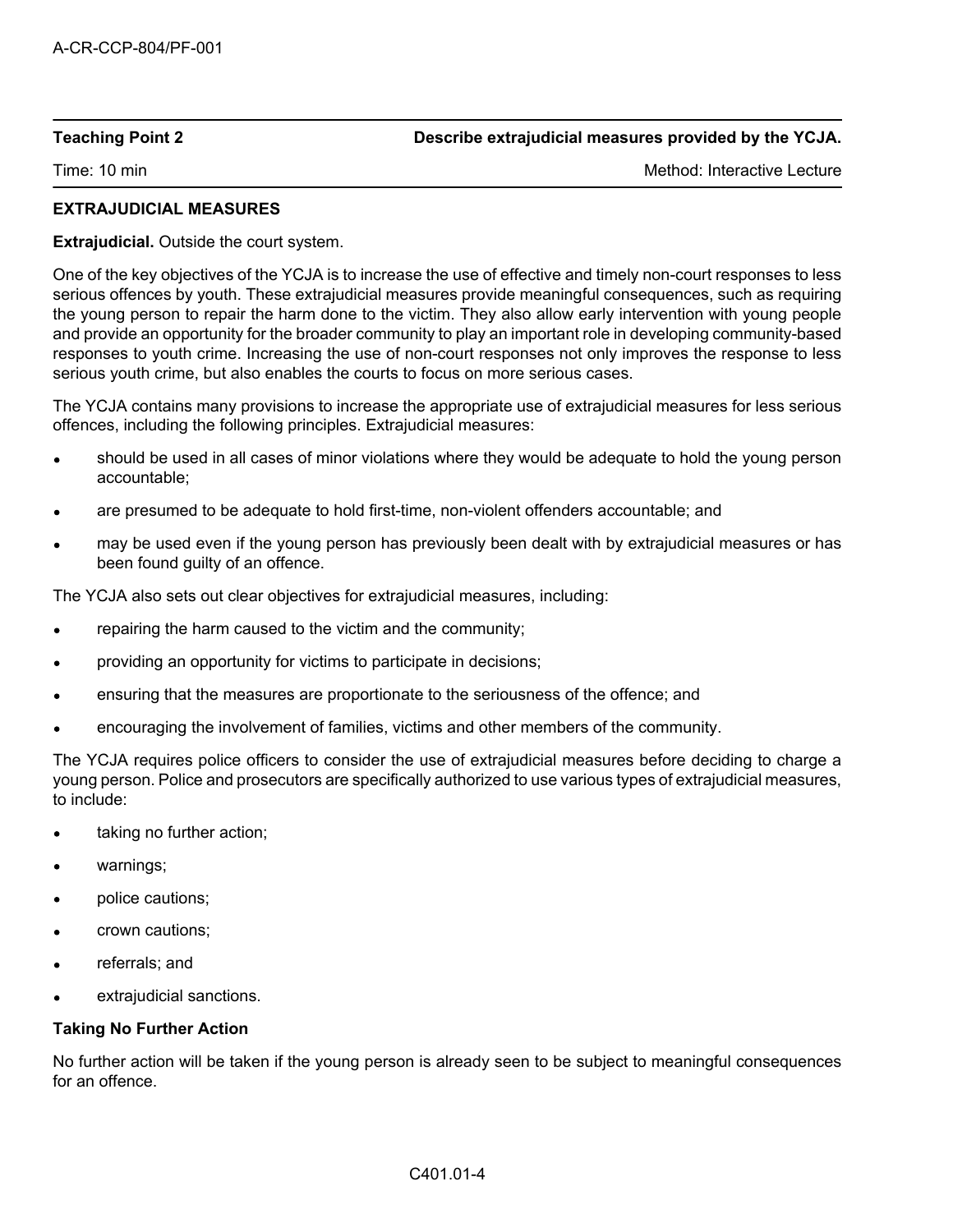## **Warnings**

Warnings are informal warnings by police officers and this is also a feature of the adult justice system.

#### Police Cautions

Police cautions are more formal warnings by the police. The YCJA authorizes provinces to establish police cautioning programs. Police cautions may be in the form of a letter from the police to the young person and the young person's parents or they may involve a process in which the young person and the young person's parents are requested to appear at a police station to talk to a senior police officer.

#### Crown Cautions

Crown cautions are similar to police cautions but prosecutors give the caution after the police refer the case to them. A crown caution may be in the form of a letter to the young person and the young person's parents.

#### Referrals

Police officers may refer a young person to community programs or agencies that may help to rehabilitate them. The referral may be to a wide range of community resources, including recreation programs and counselling agencies.

#### Extrajudicial Sanctions

Sanction. A penalty or reward enacted to enforce obedience to a law or rule.

Extrajudicial sanctions are the most formal type of extrajudicial measures. Unlike the other types of extrajudicial measures, they may be used only if the young person admits responsibility for the offence. The Attorney General of the province must determine that there is sufficient evidence to proceed with a prosecution of the offence. The sanctions must be part of an extrajudicial sanctions program designated by the Attorney General and the young person must first agree to be subject to the sanction. If the young person fails to comply with the terms and conditions of the sanction, the case may proceed through the court process. Under the YCJA, an extrajudicial sanction should be used only if the young person cannot be adequately dealt with by a warning, caution or referral. Examples of extrajudicial sanctions that have been used include:

- apologizing to the victim by way of either a verbal or written apology;
- writing an essay on a pre-selected topic that is considered to be appropriate to the situation;
- performing either a personal service for the victim or a community service;
- paying any compensation or restitution to the victim for damages incurred;
- making a charitable donation to a non-profit organization; or
- attending a designated educational or information session.

## CONFIRMATION OF TEACHING POINT 2

#### QUESTIONS:

- Q1. When should extrajudicial measures be used?
- Q2. What objectives does the YCJA give to guide the use of extrajudicial measures?
- Q3. What are extrajudicial sanctions?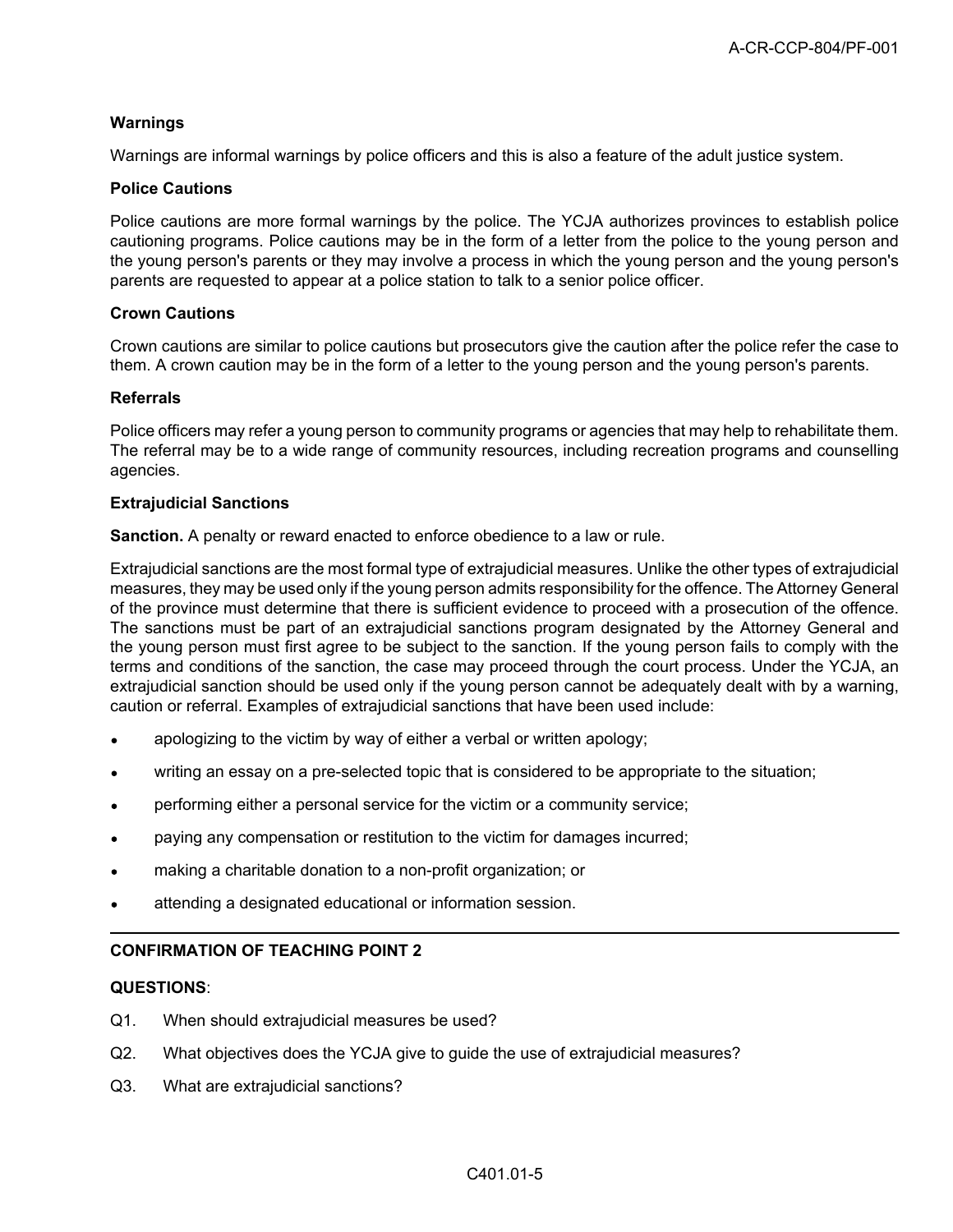## ANTICIPATED ANSWERS:

- A1. Extrajudicial measures should be used in all cases of minor violations where they would be adequate to hold the young person accountable.
- A2. The YCJA objectives for guiding the use of extrajudicial measures are:
	- repairing the harm caused to the victim and the community;
	- providing an opportunity for victims to participate in decisions;
	- ensuring that the measures are proportionate to the seriousness of the offence; and
	- encouraging the involvement of families, victims and other members of the community.
- A3. Extrajudicial sanctions are penalties that can be used only if the young person admits responsibility for the offence.

#### Teaching Point 3 Describe conferences provided for in the YCJA.

Time: 5 min Method: Interactive Lecture Company of Time: 5 min Method: Interactive Lecture

The YCJA authorizes and encourages the convening of conferences to assist decision-makers in the youth justice system.

#### **DEFINITION**

Conference. Various types of processes in which effected or interested parties come together to formulate plans to address participants' needs and circumstances involved in youth justice cases.

A conference could be composed of a variety of people, depending on the situation. It could include, for example, the parents of the young person, the victim, others who are familiar with the young person and their neighbourhood, community agencies, or professionals with a particular expertise that is relevant to the circumstances.

## APPLICATIONS

A conference brings a group of people together to give advice to a police officer, judge, justice of the peace, prosecutor, provincial director or a youth worker who is required to make a decision under the Act.

A conference provides advice on decisions such as:

- appropriate extrajudicial measures,  $\bullet$
- conditions for release from pre-trial detention,
- appropriate sentences, and
- plans for reintegrating a young person back into the community after being in custody.

A conference could be a restorative mechanism that is focused on developing proposals for repairing the harm done to the victim of the young person's offence. It could also be a professional case conference in which professionals discuss how the young person's needs may best be met and how services in the community can be coordinated to assist the young person.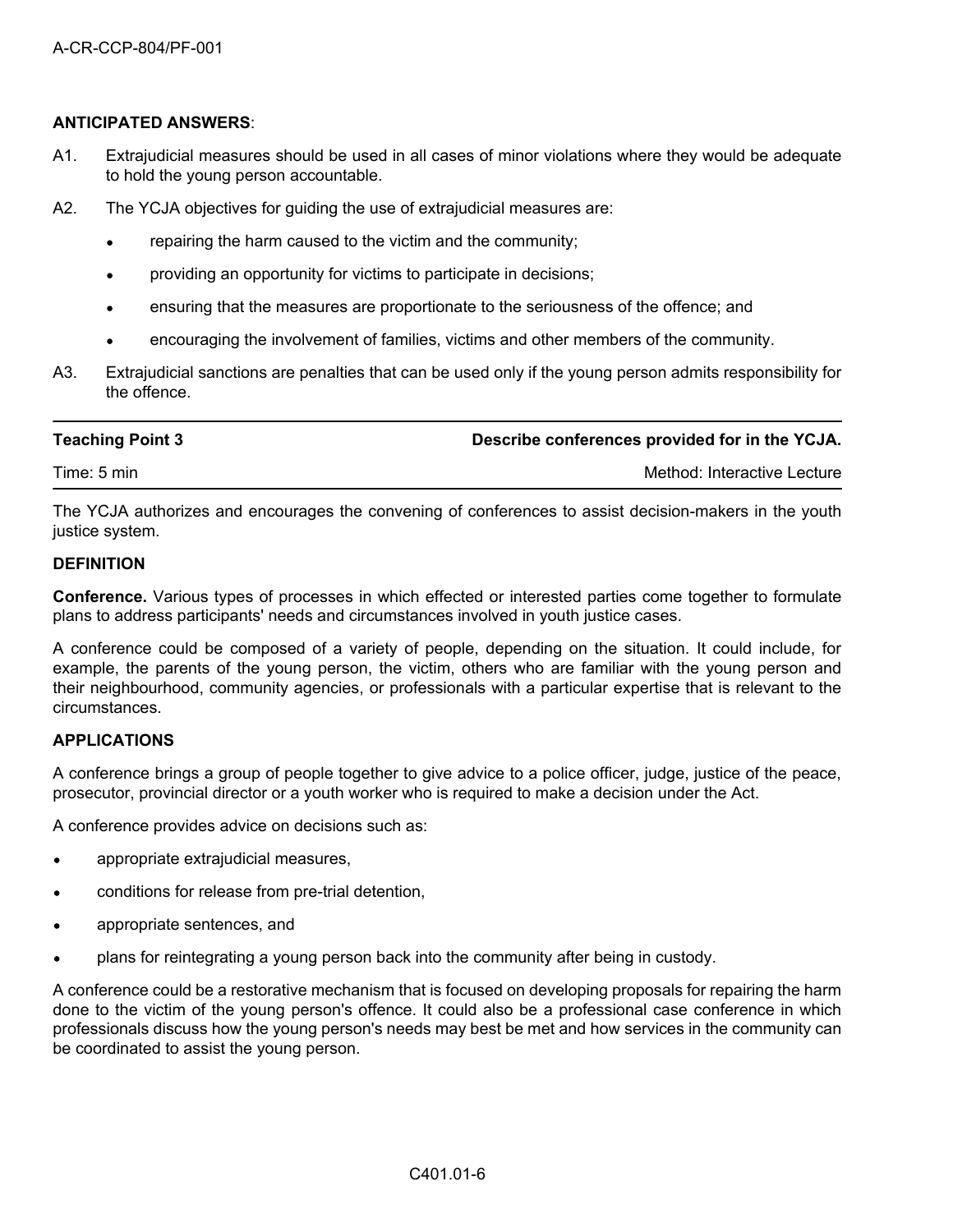# FORMS OF CONFERENCES

Conferences generally operate in an informal manner. They can take the form of:

- family group conferencing,
- youth justice committees,
- community accountability panels,
- sentencing circles, and
- inter-agency case conferences.

Conferences provide an opportunity for a wider range of perspectives on a case, more creative solutions, better coordination of services, and increased involvement of the victim and other community members in the youth justice system.

#### CONFIRMATION OF TEACHING POINT 3

#### QUESTIONS:

- Q1. What law authorizes and encourages the convening of conferences?
- Q2. What two issues does a conference address?
- Q3. What forms might a conference take?

#### ANTICIPATED ANSWERS:

- A1. The YCJA authorizes and encourages the convening of conferences.
- A2. The participants' needs and circumstances involved in youth justice cases.
- A3. A conference may take the form of:
	- family group conferencing,  $\bullet$
	- youth justice committees,  $\bullet$
	- community accountability panels,  $\bullet$
	- sentencing circles, and  $\bullet$
	- inter-agency case conferences.  $\bullet$

#### END OF LESSON CONFIRMATION

#### QUESTIONS:

- Q1. How does the YCJA Declaration of Principle expect young persons to be held accountable?
- Q2. When should extrajudicial measures be used?
- Q3. What is the purpose of convening a conference?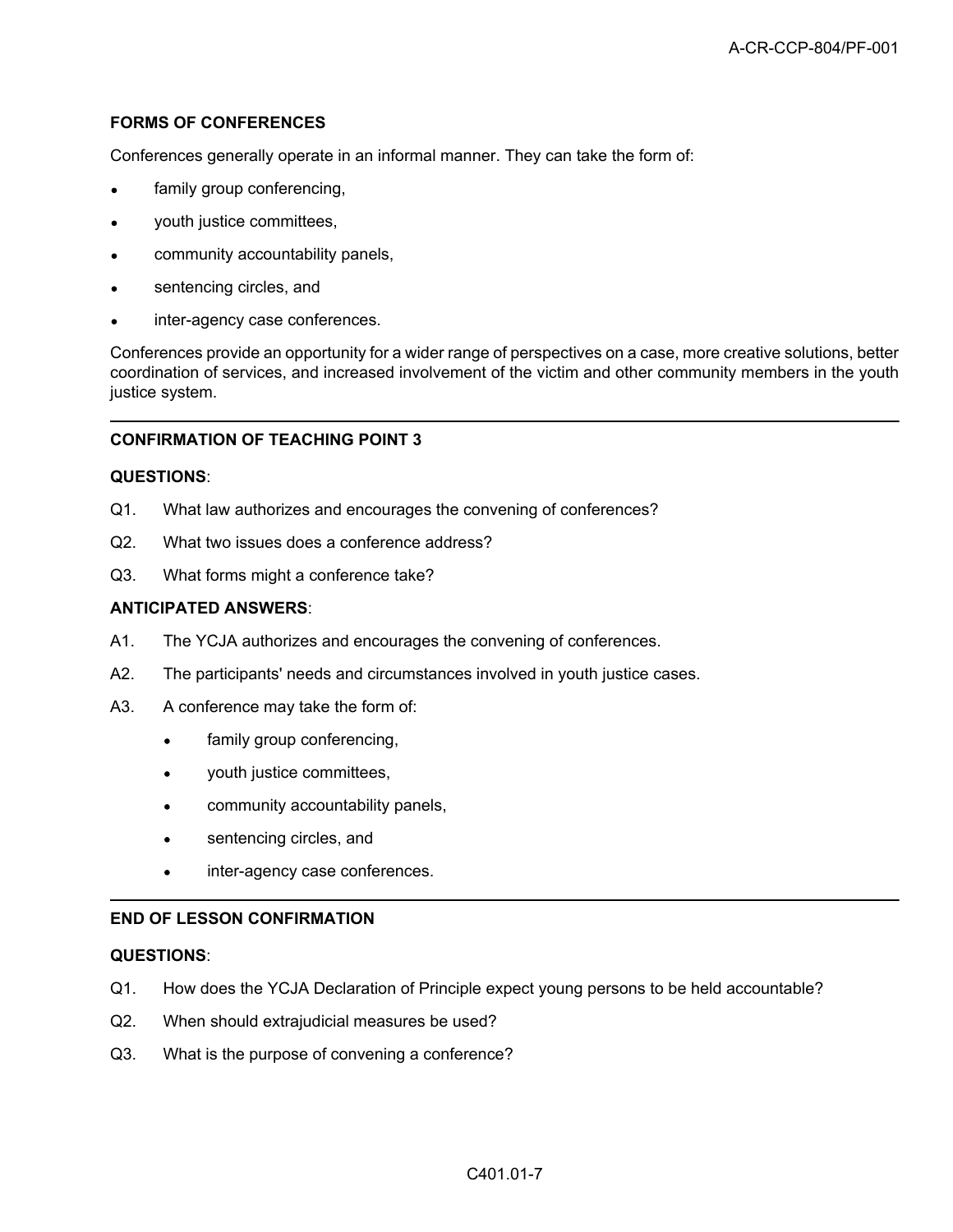## ANTICIPATED ANSWERS:

- A1. Young persons are to be held accountable through interventions that are fair and in proportion to the seriousness of the offence.
- A2. Extrajudicial measures should be used in all cases where they would be adequate to hold the young person accountable.
- A3. A conference is intended to assist decision-makers in the youth justice system.

## **CONCLUSION**

#### HOMEWORK / READING / PRACTICE

Nil.

METHOD OF EVALUATION

Nil.

#### CLOSING STATEMENT

Canada's criminal justice systems, including the YCJA, affect all Canadians. They are the underpinning of Canada's just, peaceful and safe society in which cadets live.

# INSTRUCTOR NOTES / REMARKS

Nil.

## **REFERENCES**

C0-417 Department of Justice. (2008). The Youth Criminal Justice Act: Summary and background. Retrieved February 3, 2009, from http://www.justice.gc.ca/eng/pi/yj-jj/index.html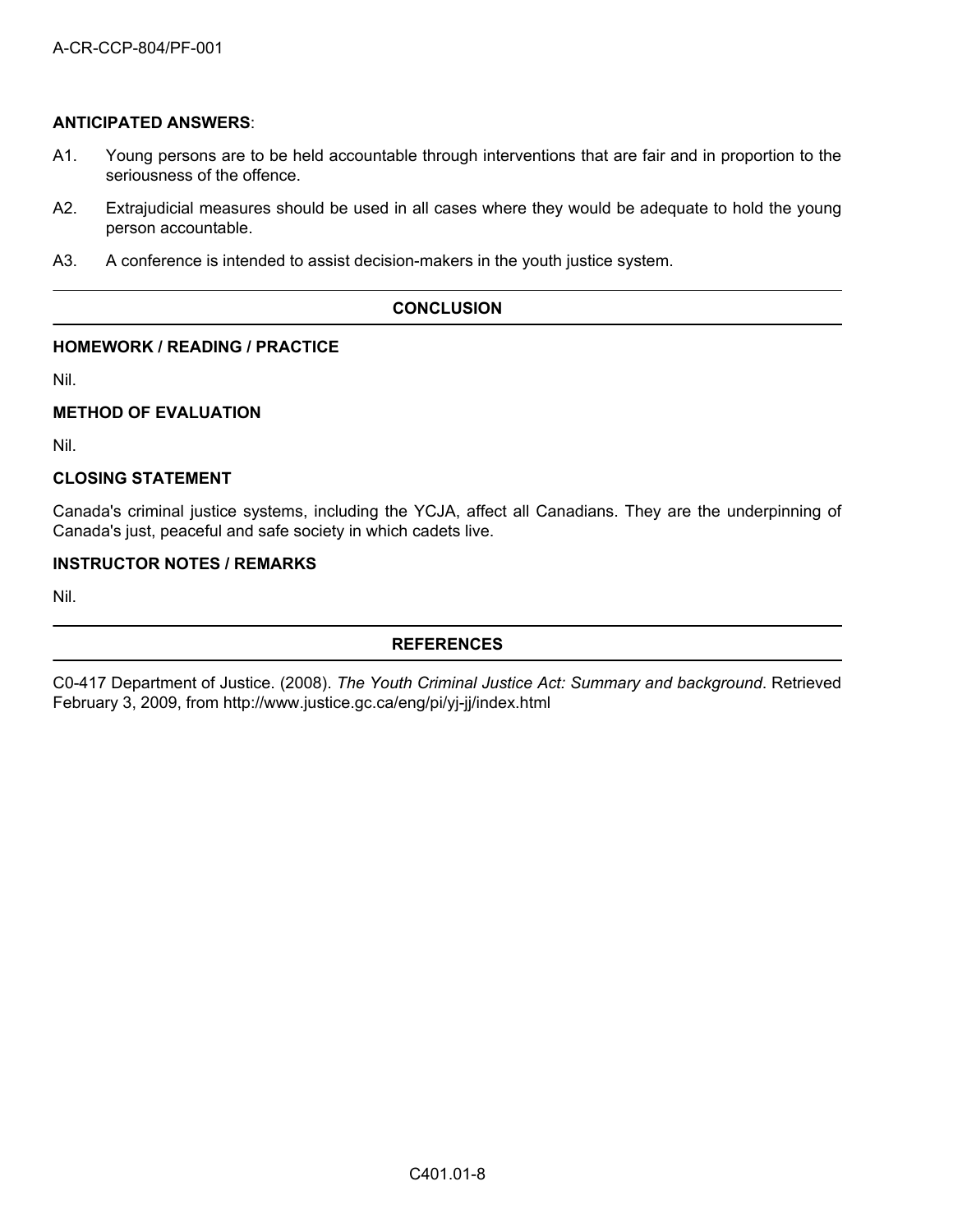

COMMON TRAINING PROFICIENCY LEVEL FOUR INSTRUCTIONAL GUIDE



# SECTION 2

#### EO C401.02 – DISCUSS AGE-BASED LAWS

Total Time: 30 min

## PREPARATION

#### PRE-LESSON INSTRUCTIONS

Resources needed for the delivery of this lesson are listed in the lesson specification located in A-CR-CCP-804/ PG-001, Proficiency Level Four Qualification Standard and Plan, Chapter 4. Specific uses for said resources are identified throughout the instructional guide within the TP for which they are required.

Review the lesson content and become familiar with the material prior to delivering the lesson.

Obtain current human resources information from Human Resources and Skills Development Canada (HRSDC) regarding age-related laws in the province where this cadet training will take place. The HRSDC website can be accessed at http://www.hrsdc.gc.ca/ and information regarding minimum age for employment is given at http://www.hrsdc.gc.ca/eng/labour/labour\_law/esl/minage.shtml

## PRE-LESSON ASSIGNMENT

Nil.

## APPROACH

An interactive lecture was chosen for this lesson to present basic information on age-based laws and summarize the teaching points.

## INTRODUCTION

#### REVIEW

Nil.

#### **OBJECTIVES**

By the end of this lesson the cadet shall be expected to discuss age-based laws and identify how they affect youth at specific ages.

#### **IMPORTANCE**

It is important for cadets to be able to discuss age-based laws so they will know how laws affect youth at specific ages. This will assist in making wise decisions.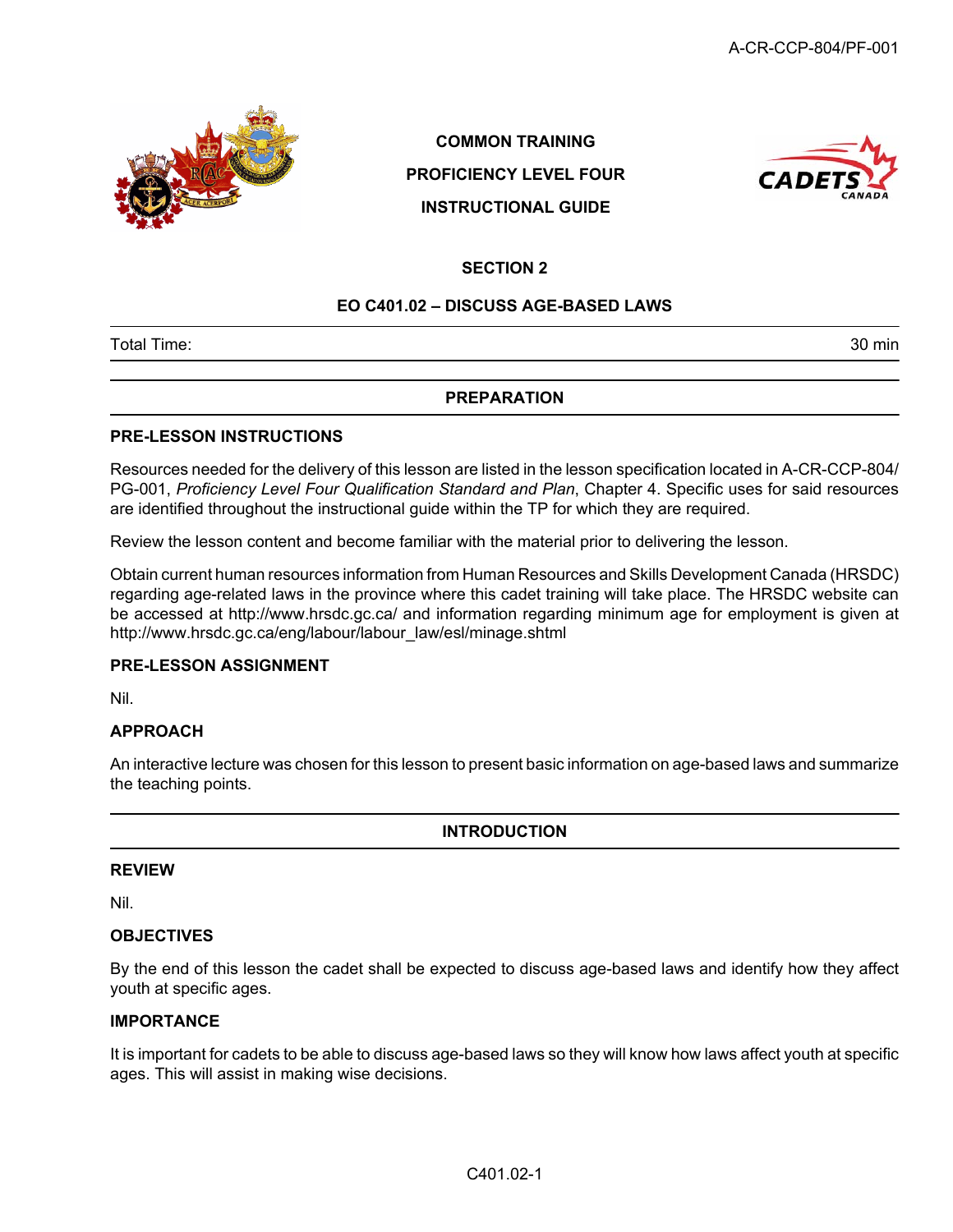Teaching Point 1 Describe age-based laws concerning youth 12 and over.

Time: 10 min Method: Interactive Lecture Companies And Method: Interactive Lecture

# LAWS CONCERNING YOUTH 12 AND OVER

### United Nations Convention on the Rights of the Child

Canada recognizes the United Nations Convention on the Rights of The Child. This international agreement sets out minimum and basic standards that all people under 18 should be entitled to. These standards include youths' right to protection from abuse and exploitation, and respect for their views.

For the purposes of this discussion, youth are considered to be young people who are 12 to 17 years old, inclusive. Although Canada's Criminal Code applies to all people in Canada, the Youth Criminal Justice Act (YCJA) provides special consideration for youth who break a law.

#### Criminal Code

For adults, those 18 years of age and over, the Criminal Code applies. Youth are protected from adults by the Criminal Code and many of these protections involve the consent to sexual relations. It is the Criminal Code that forbids sex with anyone less than 12 years of age. After a youth's 12<sup>th</sup> birthday they can legally consent to sexual activity only with a person who is less than 2 years older.

Therefore, when an accused is charged with an offence in respect of a youth who is 12 years of age or more but under the age of 14 years, it is a defense that the youth consented to the activity if the accused is:

- less than two years older than the youth; and  $\bullet$
- not in a position of trust or authority towards the youth,
- not a person with whom the youth is in a relationship of dependency, and
- not in a relationship with the youth that is exploitative.

A young person who is 14 or 15 years old can consent to sexual activity with someone who is less than five years older if the older person is not in a position of trust or authority towards the youth, is not a person with whom the youth is in a relationship of dependency and is not in a relationship with the youth that is exploitative. However, a young person under 16 years of age cannot give legal consent to sexual activity with any adult.

A young person over 16 years of age can live with an older person against the wishes of their legal guardian; the older person will not be charged with a criminal offence as long as the older person did not assist the young person in leaving home.

#### Youth Criminal Justice Act (YCJA)

The YCJA comes into effect when a youth becomes 12 years of age. A young person can then be charged for federal criminal offences (eg, shoplifting, assault and having a weapon or drugs) and the young person's parents will be notified.

#### Topics of Provincial Jurisdiction

In most provinces:

- A young person can be charged for provincial offences (eg, skipping school, jaywalking and trespassing) and their parents will be notified.
- A young person's consent is required to have their name changed.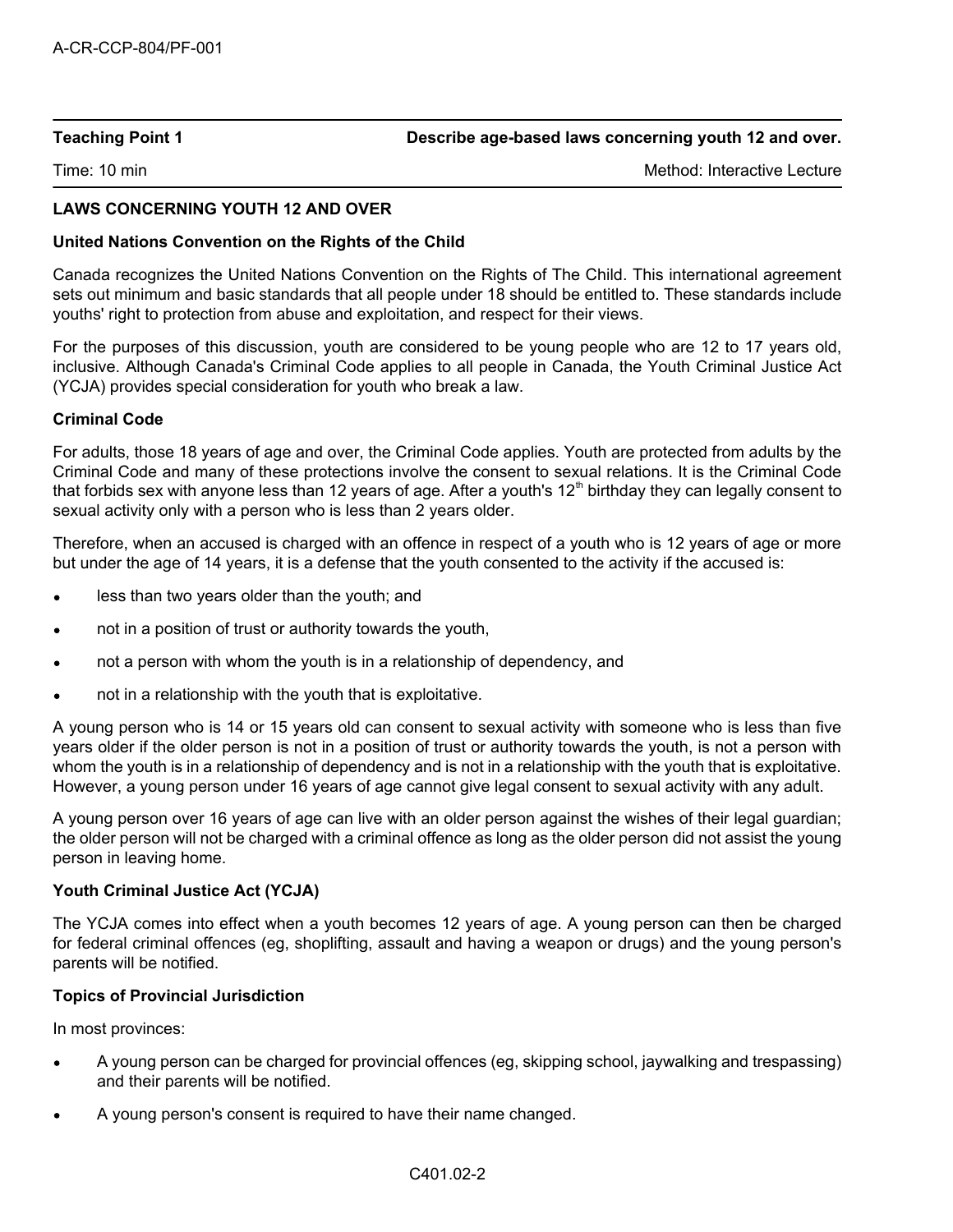- A young person's consent is required if their parents want to place them with a Children's Aid Society.
- If a young person is in the care of a Children's Aid Society, they can apply to the court to have this changed.
- A young person can see a counsellor or therapist without parental knowledge or consent.
- The court can order a young person into a treatment program if they have a mental health issue.
- There may be restrictions on what a young person can do and where they can go.

#### CONFIRMATION OF TEACHING POINT 1

#### QUESTIONS:

- Q1. When does the YCJA come into effect?
- Q2. Who is notified if a twelve-year-old is charged with a federal or provincial offence?
- Q3. At what age can a young person see a counsellor or therapist without parental consent?

#### ANTICIPATED ANSWERS:

- A1. The YCJA comes into effect when a youth becomes 12 years of age.
- A2. The young person's parents.
- A3. Twelve years of age.

Teaching Point 2 Describe age-based laws concerning youth 14 and over.

Time: 5 min Method: Interactive Lecture Company of Time: 5 min Method: Interactive Lecture

#### LAWS CONCERNING YOUTH 14 AND OVER

#### YCJA

A young person can be given an adult sentence in youth court for more serious criminal offences (eg, murder, attempted murder, manslaughter, and sexual assault involving serious violence). Provincial legislation may raise this to age 15 or 16.

#### Topics of Provincial Jurisdiction

In some provinces, young people over 14 can be employed, though only outside school hours, in work that is considered wholesome and not harmful to health, welfare, or moral or physical development.



Describe the provincial labour-force rules regarding young people. These can be found in the provincial or territorial Employment Standards Act, which can be accessed via Human Resources and Social Development Canada at http://www.hrsdc.gc.ca/eng/labour/labour\_law/esl/minage.shtml with further details at http://www.hrsdc.gc.ca/eng/labour/employment\_standards/ministries.shtml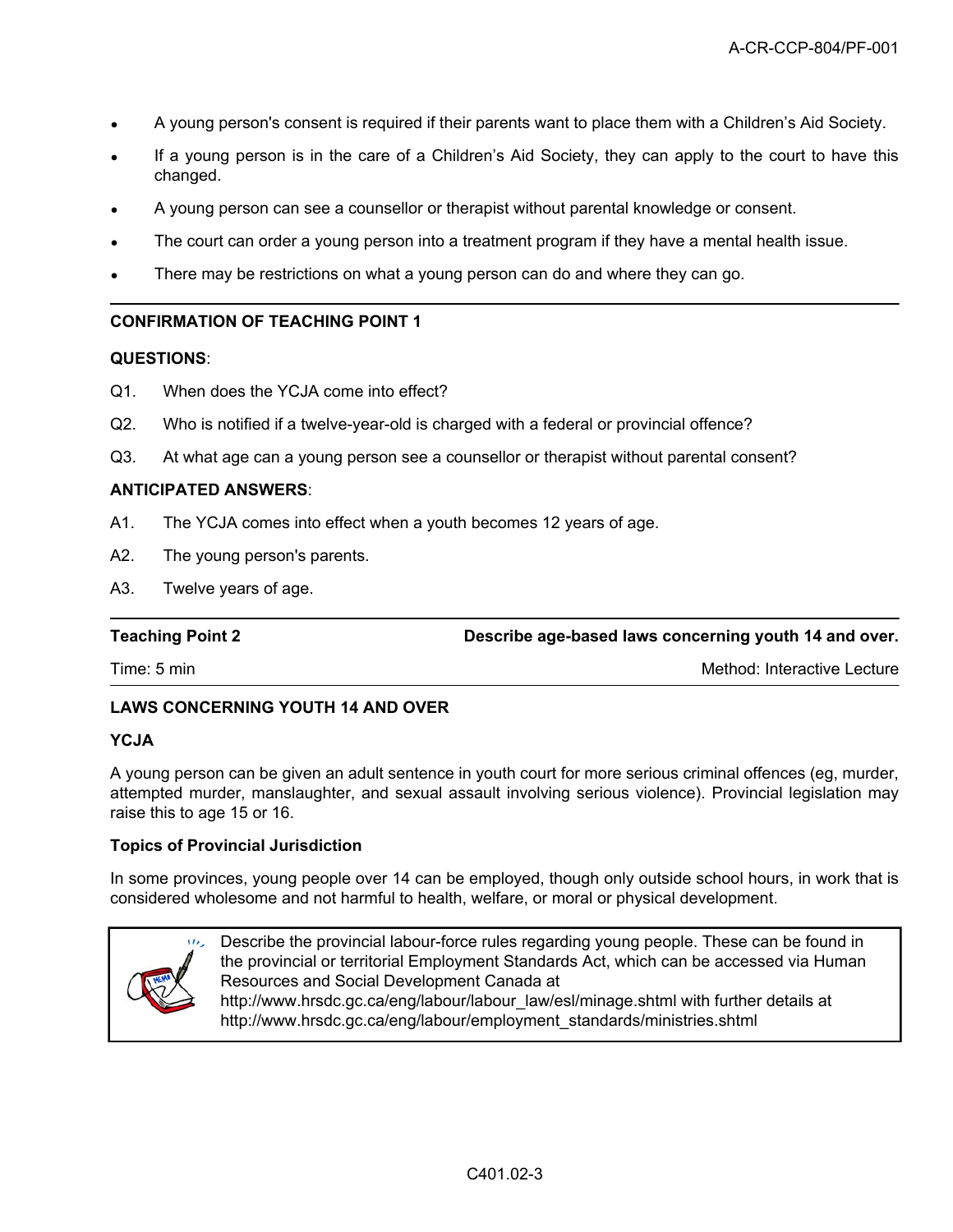## CONFIRMATION OF TEACHING POINT 2

## QUESTIONS:

- Q1. A young person accused of attempted murder would be charged under which laws?
- Q2. What legislation might raise the age at which a youth can be given an adult sentence?
- Q3. A young person's ability to be hired for a specified job is determined by what legislation?

# ANTICIPATED ANSWERS:

- A1. The YCJA.
- A2. Provincial legislation.
- A3. Provincial legislation.

Teaching Point 3 Describe age-based laws concerning youth under 16.

Time: 5 min Method: Interactive Lecture Companies and Method: Interactive Lecture

## LAWS CONCERNING YOUTH UNDER 16

#### Topics of Provincial Jurisdiction

A young person must attend school in all provinces and territories.

In most provinces:

- Child protection is provided for young persons under age 16 by provincial legislation.
- Curfews for young persons under 16 may be established by provincial legislation.
- Competence of a young person under 16 to appoint and instruct a lawyer for legal proceedings about admission into a facility for people with mental illnesses is determined by provincial legislation.
- The legal guardian of a young person under 16 may exercise rights to privacy and access to information but not in respect of health care, which requires the young person's consent.

# CONFIRMATION OF TEACHING POINT 3

## QUESTIONS:

- Q1. In Canada, who must attend school?
- Q2. In Canada, what legislation is used to establish curfews for young persons?
- Q3. About what matter can a legal guardian of a young person under 16 years of age not exercise rights, under provincial legislation?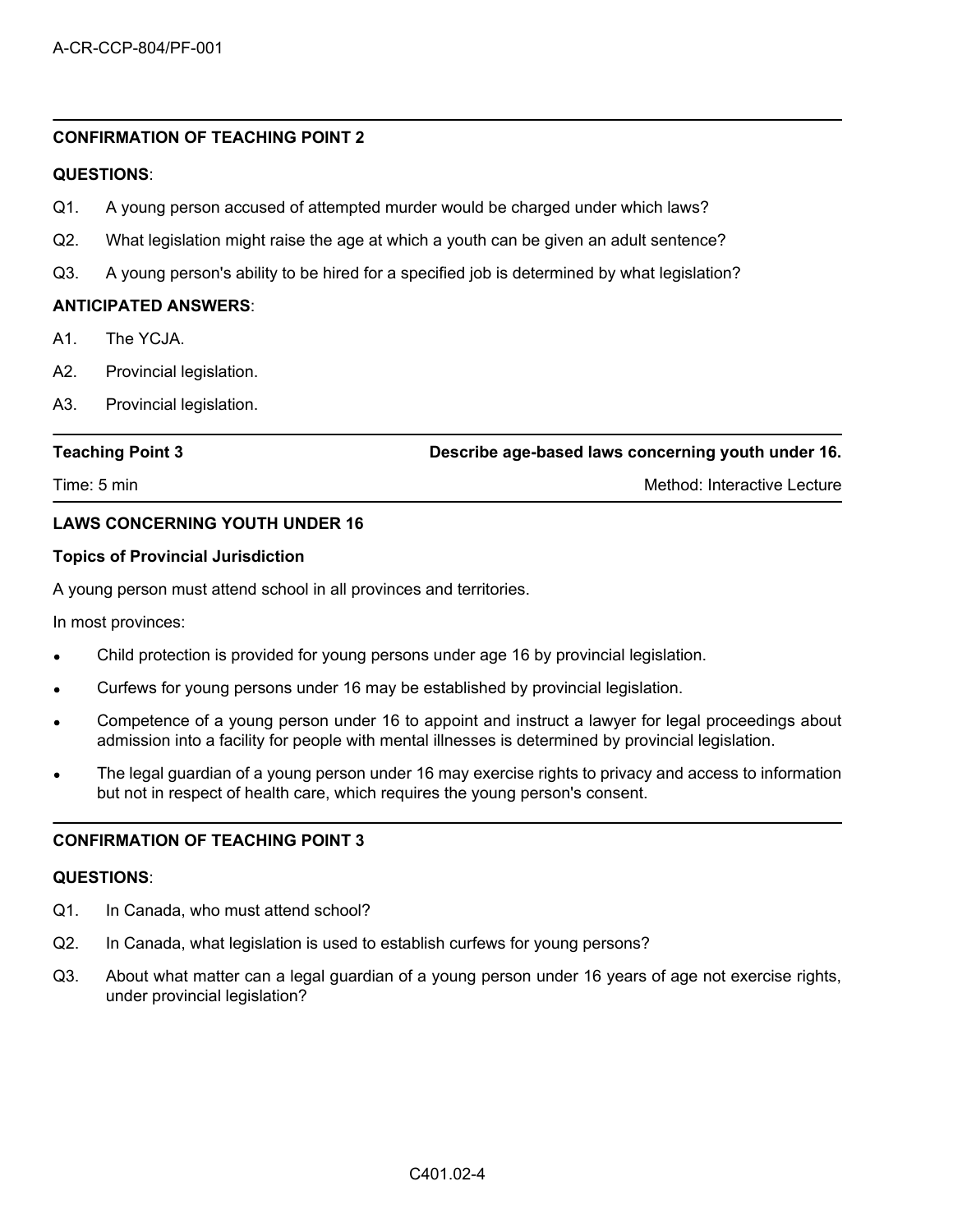#### ANTICIPATED ANSWERS:

- A1. Youth under 16 years of age.
- A2. Curfews for young persons may be established by provincial legislation.
- A3. The legal guardian of a young person under 16 may not exercise rights in respect of the young person's health care.

| <b>Teaching Point 4</b> | Describe age-based laws concerning youth 16 and over. |
|-------------------------|-------------------------------------------------------|

Time: 5 min Method: Interactive Lecture

#### LAWS CONCERNING YOUTH 16 AND OVER

#### Topics of Provincial Jurisdiction

In most provinces:

- A young person can work during school hours, subject to provincial legislation.
- A young person can withdraw from parental control (leave home), but may lose the right to financial support.
- A young person can apply for a beginner's driver's license subject to provincial legislation.
- A young person can get married with parental consent.
- A young person can change their name with parental consent or a court order subject to provincial legislation.
- A young person may be considered an adult under provincial offences legislation, meaning parents will not be notified about any charges under provincial laws.
- If not married, a young person can apply for and may receive social assistance in special circumstances.
- A young person is protected from age discrimination when looking for housing.
- At age 16, a young person can no longer be brought into the care of a Children's Aid Society.
- A young person has the right to be involved in decisions about their special education needs.
- If a young person has withdrawn from parental control, they may have the right to appeal school-related decisions, such as suspensions and expulsions, subject to provincial legislation.
- A 16-year-old young person can protect their right to privacy of, and exercise access to, their own personal information.
- In case they become incapable of making decisions, a young person can appoint a substitute decision maker for medical treatment and personal care decisions subject to provincial legislation. This person must follow the young person's treatment wishes made after turning 16. A young person can also be appointed as a substitute decision maker for someone else.
- At age16 a young person is usually considered an adult for the purposes of mental health; that is, the young person can apply for a court order to be placed in a treatment program for mental health issues.
- A young person, if a student, can be employed only a limited number of hours per week.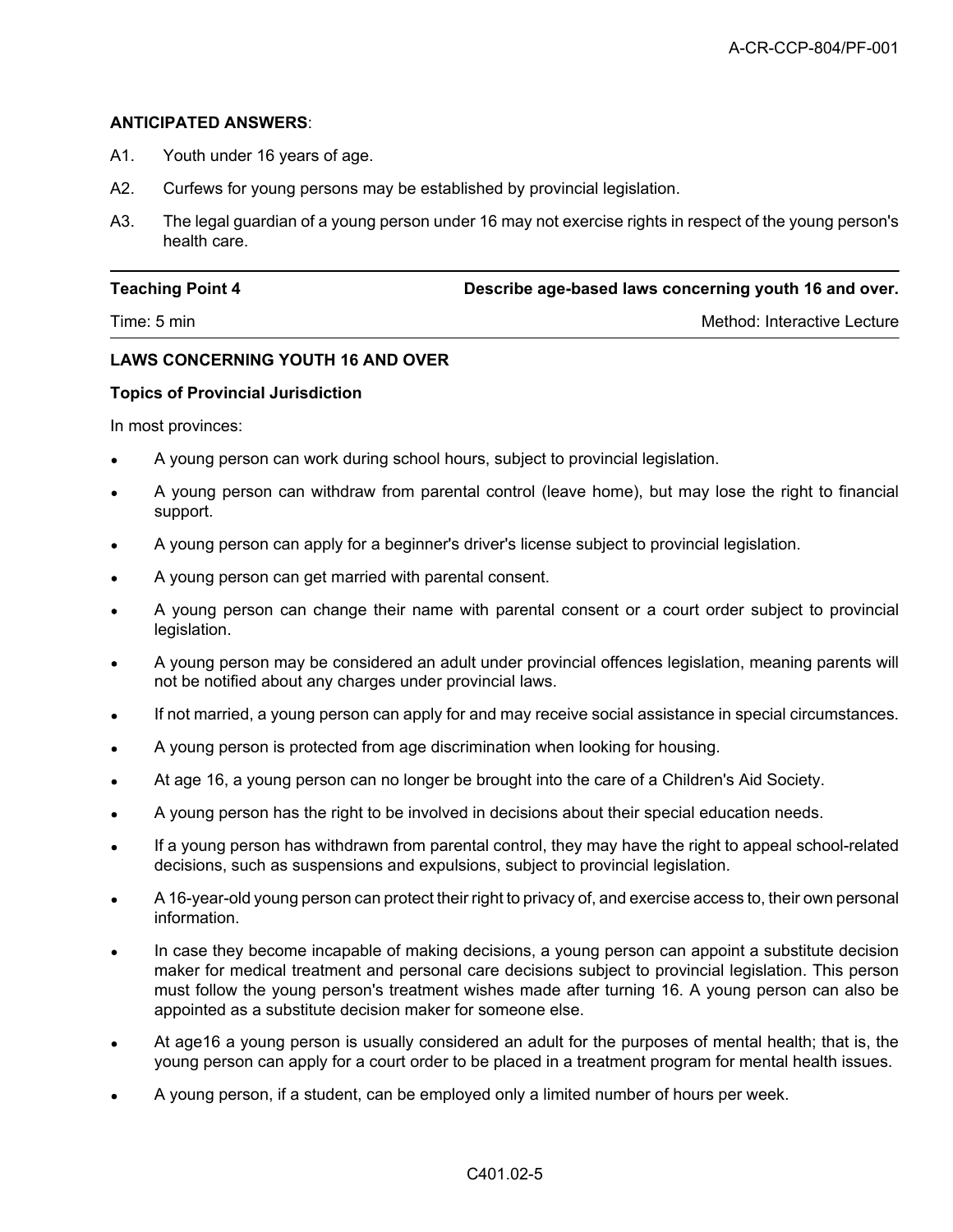- A young person's parents may be sued for damages caused by the youth if the parents failed to  $\bullet$ reasonably supervise and control the youth.
- A young person can be sued on contracts for necessities (eg, housing) and for goods and services if they benefit from the contract.
- A young person requires a litigation guardian (an adult for representation) to sue someone or be sued unless a court orders that the young person is allowed to do so on their own.
- A litigation guardian may be ordered to represent a young person in legal proceedings where the young person is not a party but their interests require separate representation.

#### CONFIRMATION OF TEACHING POINT 4

#### QUESTIONS:

- Q1. At 16 years of age a young person has the right to do what during school hours?
- Q2. What does a 16-year-old person require to get married?
- Q3. What might a 16-year-old person lose by withdrawing from parental control and leaving home?

#### ANTICIPATED ANSWERS:

- A1. Work.
- A2. Parental consent.
- A3. A young person can withdraw from parental control (leave home), but may lose the right to financial support.

#### END OF LESSON CONFIRMATION

#### QUESTIONS:

- Q1. Beginning at age 12 for a young person, what is required in most provinces to place the young person with a Children's Aid Society?
- Q2. A young person's ability to be hired for a specified job is determined by what legislation?
- Q3. Under what circumstances can a young person be sued on contracts for necessities and for goods and services?

#### ANTICIPATED ANSWERS:

- A1. A young person's consent is required to place the young person with a Children's Aid Society.
- A2. Provincial legislation.
- A3. A young person can be sued on contracts if they benefited from the contract.

#### **CONCLUSION**

## HOMEWORK / READING / PRACTICE

Nil.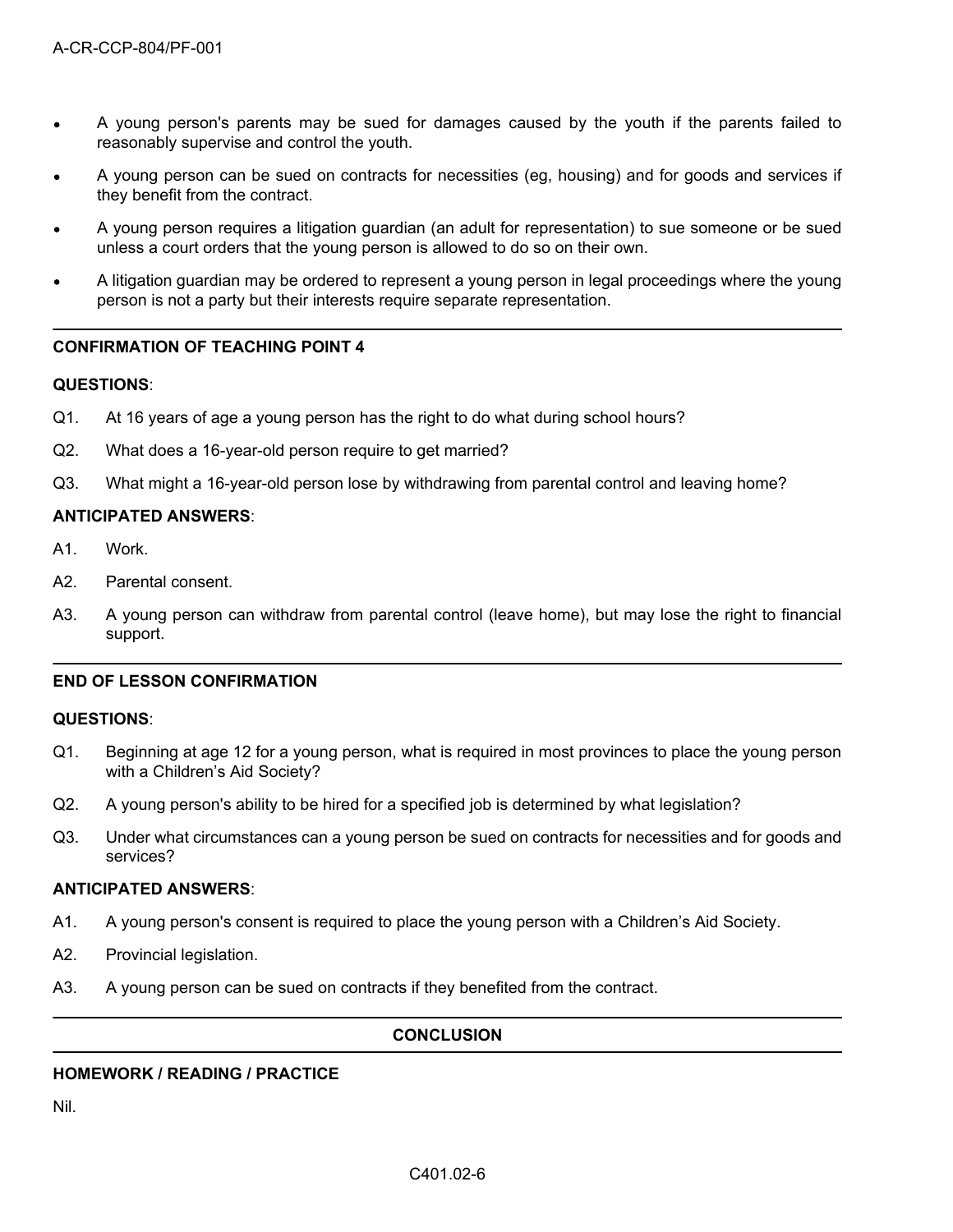# METHOD OF EVALUATION

Nil.

## CLOSING STATEMENT

A young person needs to be aware of the changes in legal status that take place as aging and maturity occur because, as a young person grows older, society's expectations tend to become higher. They are becoming more responsible / accountable for their actions.

# INSTRUCTOR NOTES / REMARKS

Nil.

## **REFERENCES**

C0-421 Justice for Children and Youth. (2008). Age-based laws. Retrieved February 3, 2009, from http:// www.jfcy.org/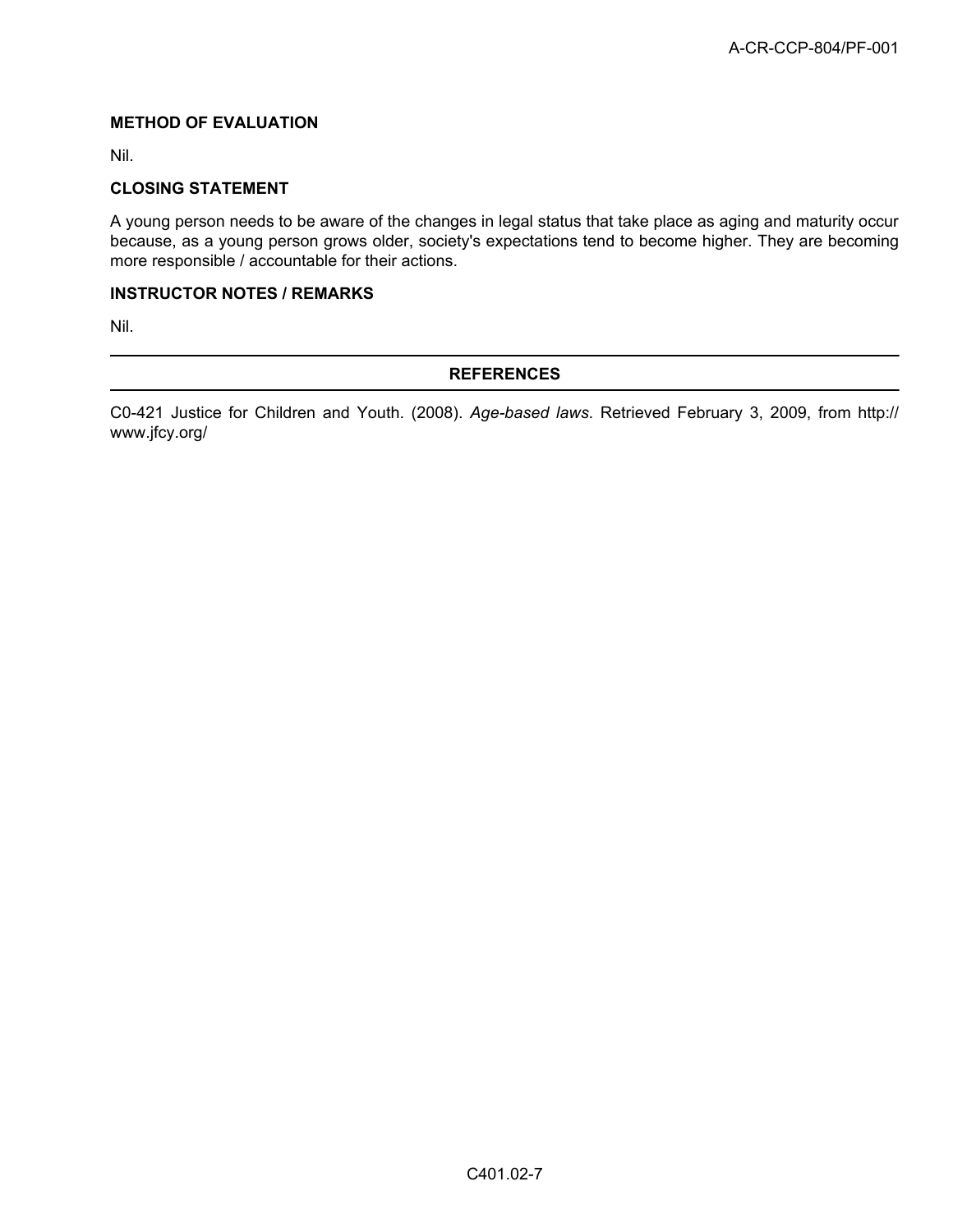THIS PAGE INTENTIONALLY LEFT BLANK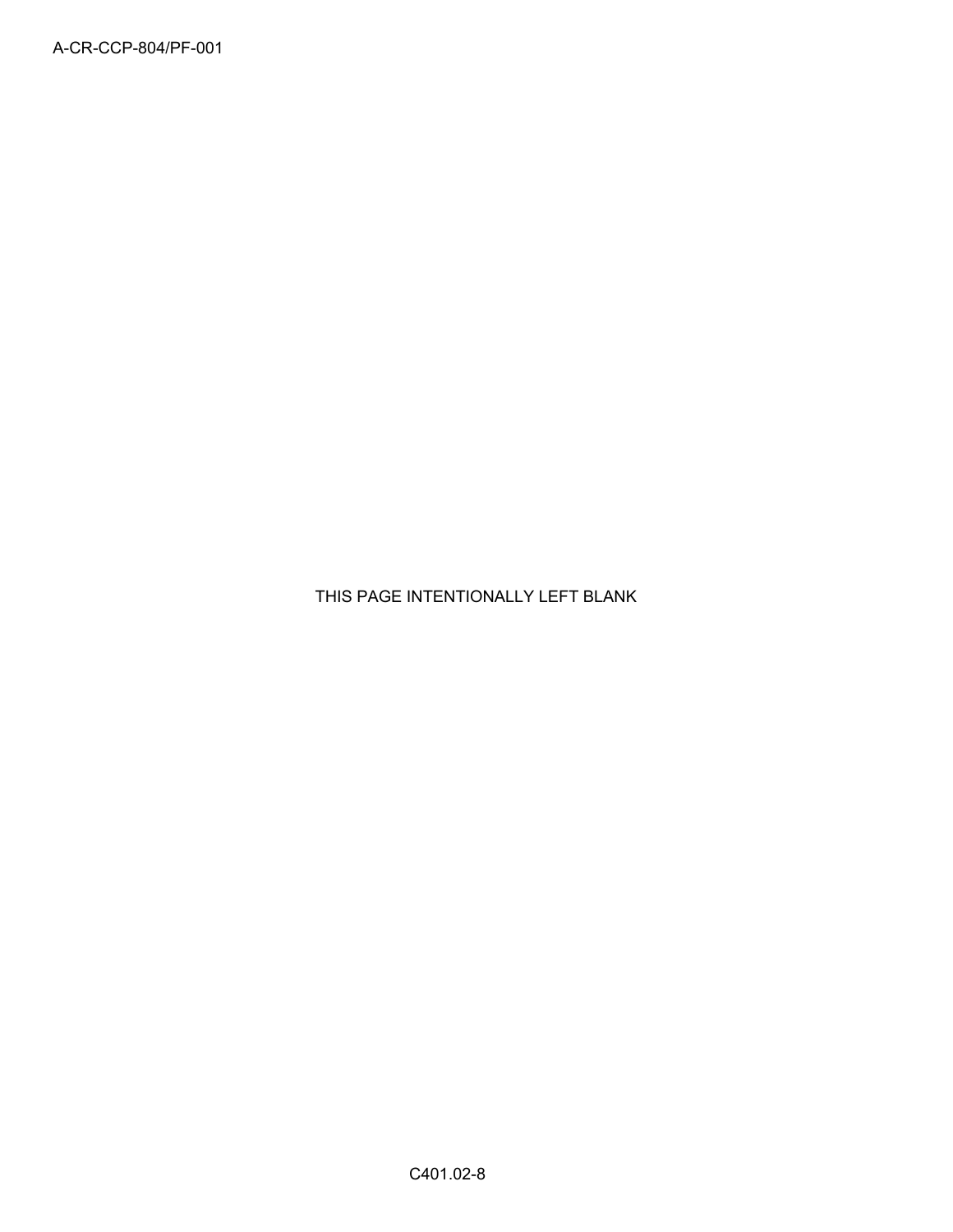

COMMON TRAINING PROFICIENCY LEVEL FOUR INSTRUCTIONAL GUIDE



# SECTION 3

### EO C401.03 – DISCUSS GOVERNMENT JURISDICTIONS

Total Time: 30 min

## PREPARATION

#### PRE-LESSON INSTRUCTIONS

Resources needed for the delivery of this lesson are listed in the lesson specification located in A-CR-CCP-804/ PG-001, Proficiency Level Four Qualification Standard and Plan, Chapter 4. Specific uses for said resources are identified throughout the instructional guide within the TP for which they are required.

Review the lesson content and become familiar with the material prior to delivering the lesson. Instructors will need to research and prepare adequately for the group discussion on municipal bylaws in TP3.

Photocopy the handouts at Attachment A for each cadet.

#### PRE-LESSON ASSIGNMENT

One week before this lesson, instruct the cadets to learn the names and responsibilities of the town council members or local officials, as appropriate to the local area.

#### APPROACH

An interactive lecture was chosen for TPs 1–2 to present basic information on federal and provincial jurisdictions and to summarize the teaching points.

A group discussion was chosen for TP 3 as it allows the cadets to interact with their peers and share their knowledge, experiences, opinions, and feelings about common municipal bylaws. This helps develop rapport by allowing the instructor to evaluate the cadets' responses in a non-threatening way while helping them refine their ideas. A group discussion also helps the cadets improve their listening skills and develop as members of a team.

# INTRODUCTION

#### REVIEW

Nil.

## **OBJECTIVES**

By the end of this lesson the cadet shall be expected to discuss government jurisdictions and identify each area of legislative power.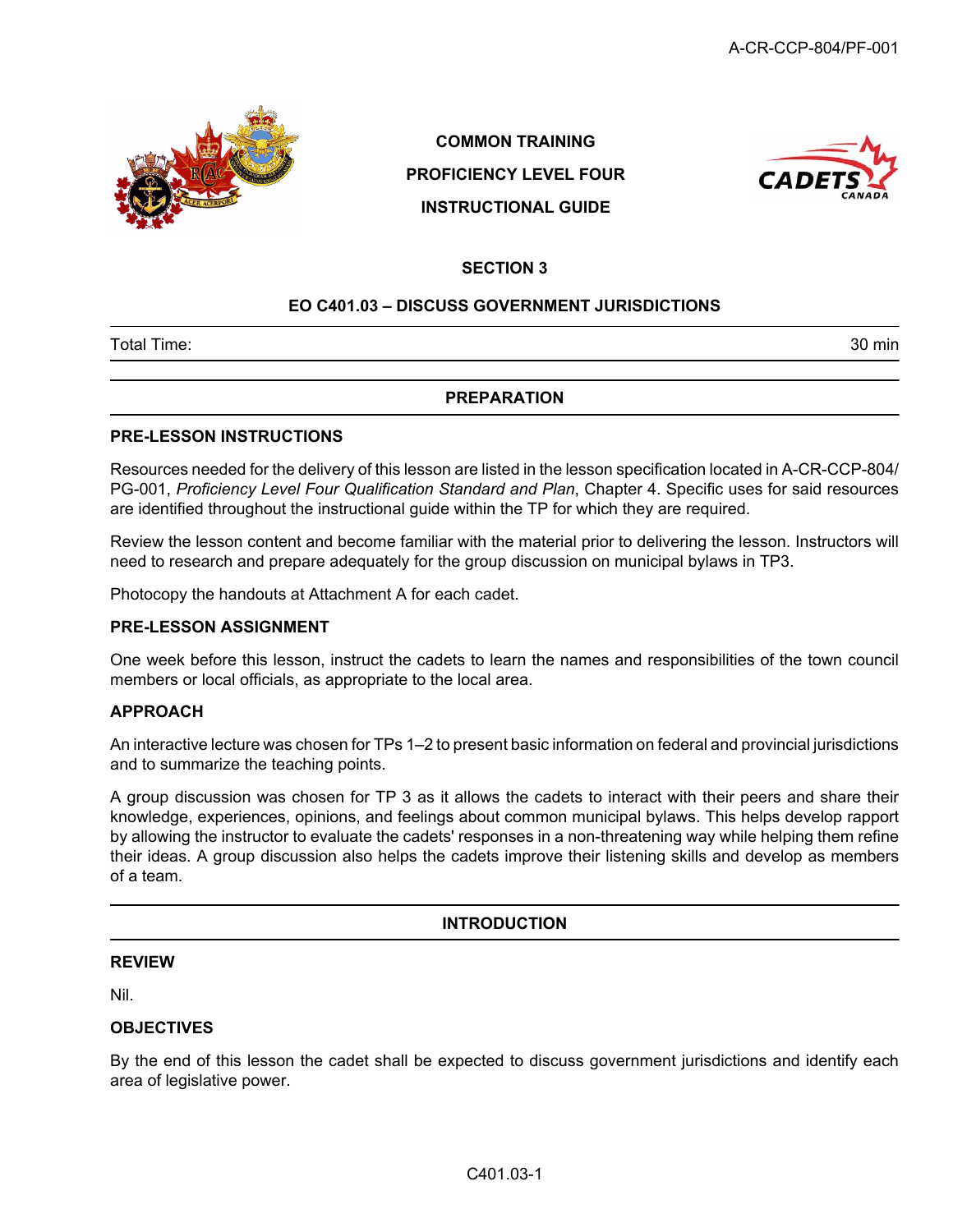# IMPORTANCE

It is important for cadets to be able to discuss government jurisdictions so they will be able to identify each level of government's area of legislative power and participate actively as a valued member of a community.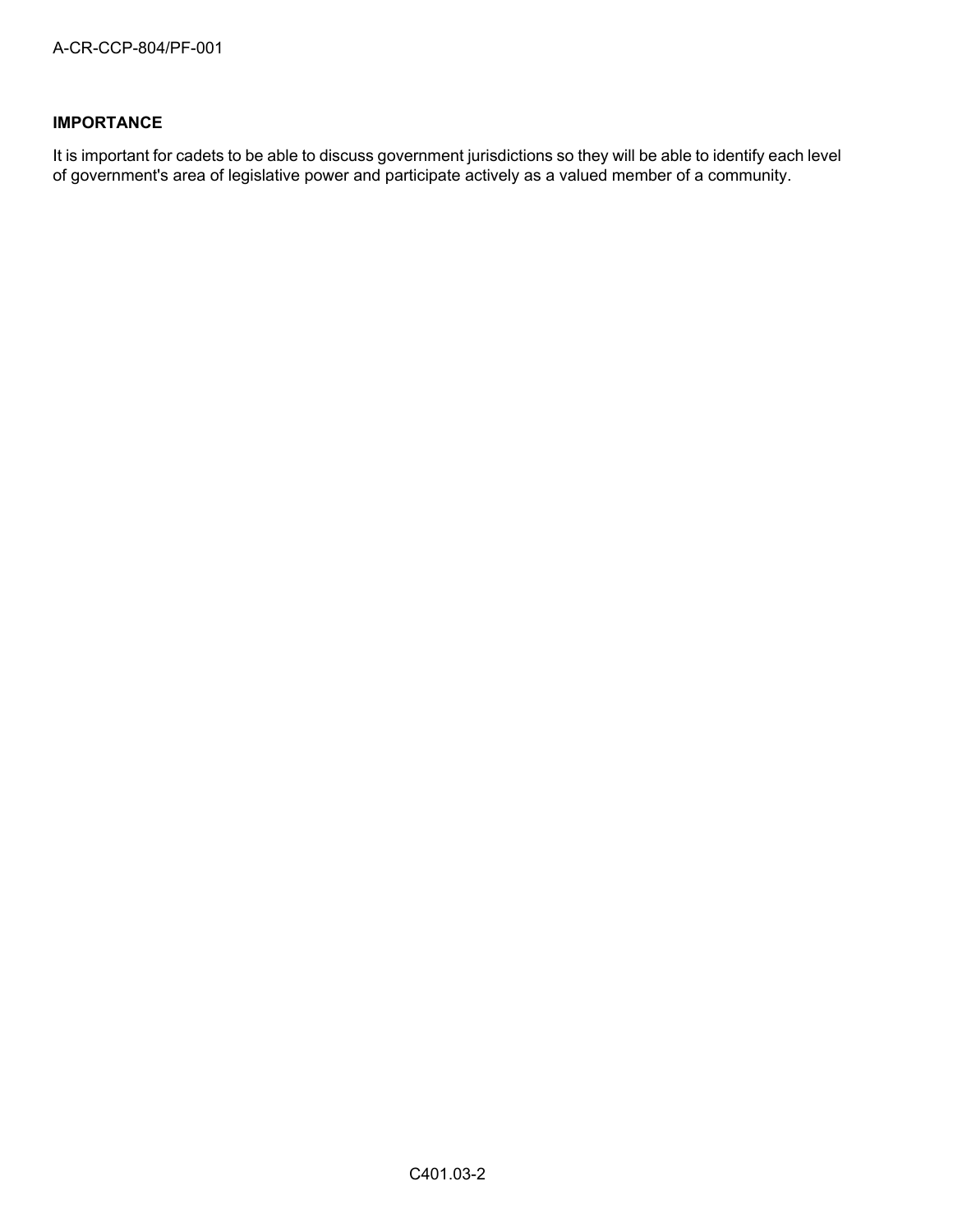# Teaching Point 1 Discuss exclusive powers of the Parliament of Canada.

Time: 5 min Method: Interactive Lecture Communication of the Method: Interactive Lecture

One of the main characteristics of a federal state such as Canada is the distribution of legislative powers between two or more orders of government. In Canada, there are two orders of government; the federal government and provincial governments. The exclusive powers of Canada's Parliament concern matters of national interest. They include the following:

- defence,
- criminal law,
- census,
- money and banking,
- transportation, and
- citizenship.

#### **DEFENCE**

The federal government's defence portfolio comprises a number of organizations, including:

- Department of National Defence (DND),  $\blacksquare$
- Canadian Forces (CF),
- National Search and Rescue Secretariat (NSS),
- Defence Research and Development Canada (DRDC),
- Communications Security Establishment (CSE),
- Canadian Cadet Movement (CCM) and Junior Canadian Rangers (JCR), and
- Judge Advocate General (JAG).

#### CRIMINAL LAW

Society uses criminal law to shield its members from destructive, hurtful and socially unacceptable behaviours that undermine everyone's right to live in a just, peaceful and safe society. As such, criminal law is a deterrent and primarily punitive. A person found guilty of a criminal offence may lose their liberty and face consequences that have a profound effect on personal freedoms and choices. The federal government's criminal law power is therefore our society's most extreme tool to use to control behaviour that society, through Parliament, has determined to be undesirable.

Canadian law recognizes that a person accused of a crime is innocent until proven guilty in a court of law and that proof of the crime must be made beyond a reasonable doubt. These principles protect all citizens from the arbitrary use of the state's powers of arrest, detention and punishment.

#### Youth justice

Special considerations come into play when young people commit acts that are considered criminal. This is why Parliament passed the Youth Criminal Justice Act (YCJA) in 2003. It applies to young people aged 12 to 17 years, inclusive. The Act recognizes that young persons must be held accountable for criminal acts, although they need not always be held accountable in the same manner or to the same extent as adults. It is in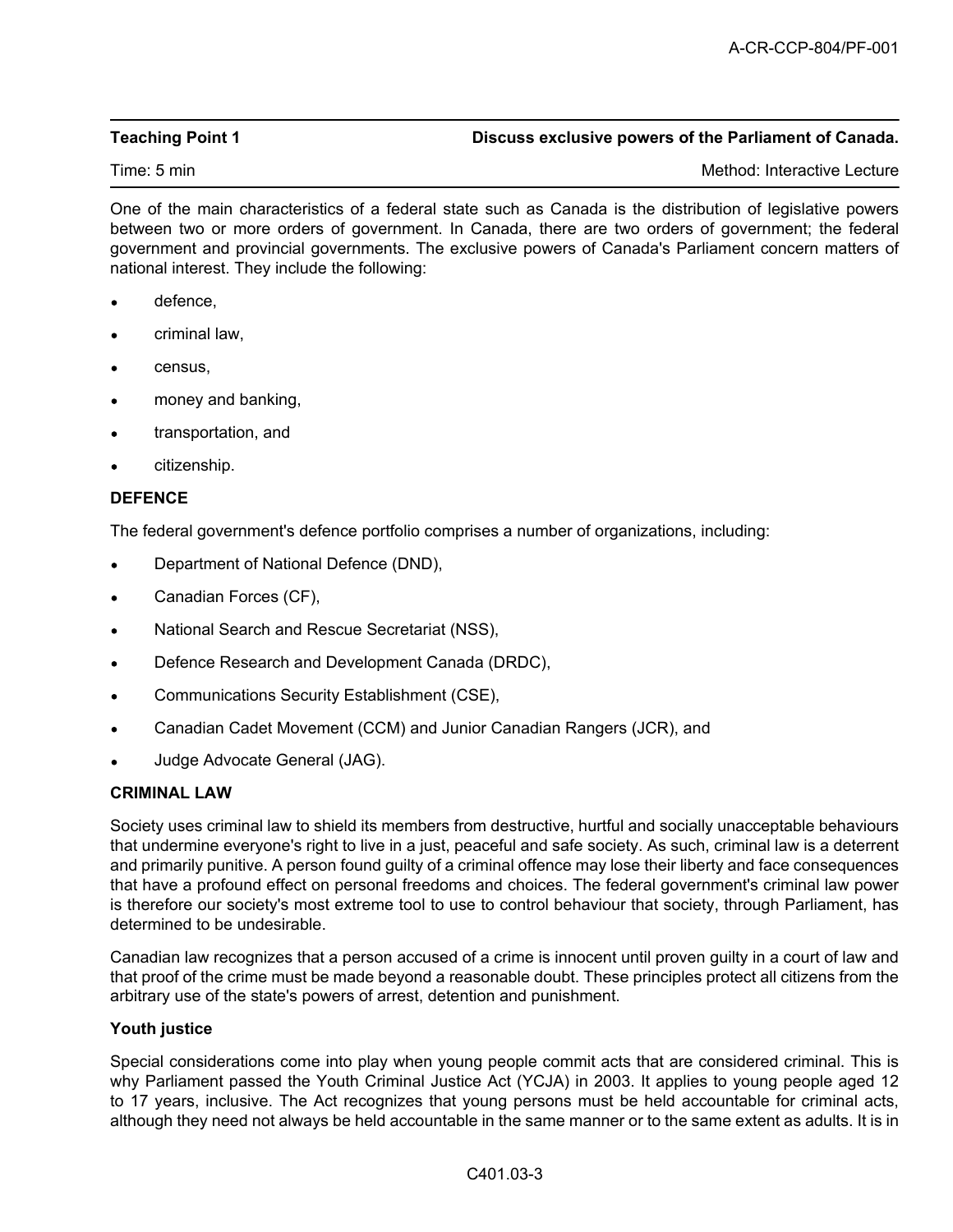society's interest to ensure that as many young offenders as possible are rehabilitated and become productive members of society.

# **CENSUS**



The Canadian Oxford Dictionary defines census as: an official count of a population or of a class of things, often with various statistics noted.

Every five years (2016, 2121, etc.) Statistics Canada takes a census of population. The census provides a comprehensive collection of facts about people in Canada. For example, people are asked questions about their age, sex, marital status, education, employment, income, ethnic origin, language, and other subjects. The need for this kind of information increases as our society becomes more complex.

The Canadian Census of Population is a major undertaking whose planning and implementation spans a period of more than eight years. Statistics Canada generally works on two and even three censuses at any given point in time. Before the final results of one census are published, planning and systems development are already well under way for the next one.

# MONEY AND BANKING

The federal government's Department of Finance responsibilities include:

- preparing the federal budget;
- preparing tax and tariff legislation;
- managing federal borrowing on financial markets;
- administering major federal transfers to the provinces and territories;  $\bullet$
- developing regulatory policy for the financial sector; and  $\bullet$
- representing Canada within international financial institutions.

# **TRANSPORTATION**

Transport Canada is responsible for transportation policies and programs. It ensures that air, marine, national highways and rail transportation are safe, secure, efficient and environmentally responsible.

## **CITIZENSHIP**

Citizenship and Immigration Canada was created to link immigration services with citizenship registration. Citizenship and Immigration Canada promotes Canadian ideals and helps build a stronger Canada.



Distribute the handout at Attachment A to each cadet and advise them to read this material for homework.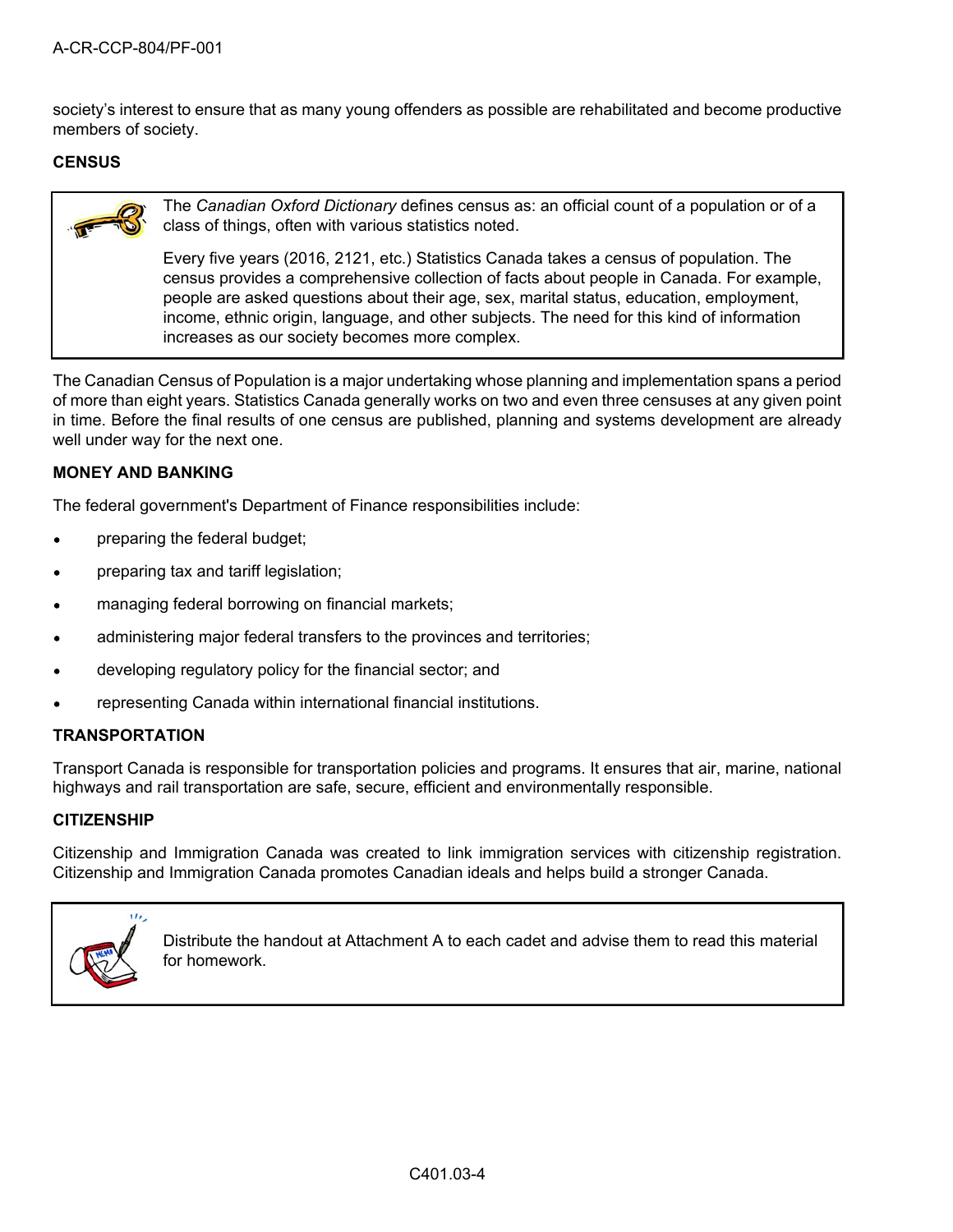## CONFIRMATION OF TEACHING POINT 1

#### QUESTIONS:

- Q1. To what portfolio do both the Cadets and Junior Canadian Rangers, and the JAG belong?
- Q2. What Canadian laws are primarily punitive?
- Q3. For what four modes of transportation is Transport Canada responsible?

#### ANTICIPATED ANSWERS:

- A1. The federal government's defence portfolio.
- A2. Criminal law.
- A3. Air, marine, national highway and rail transportation.

| <b>Teaching Point 2</b> | Describe exclusive powers of provincial legislatures. |
|-------------------------|-------------------------------------------------------|
| Time: 10 min            | Method: Interactive Lecture                           |

There is a clear constitutional distinction between provinces and territories. While territories exercise delegated powers under the authority of the Parliament of Canada, provinces exercise powers in their own right. The exclusive powers of provincial legislatures, listed in the Constitution Act of 1867, concern matters of a local nature. They include the following:

- property and civil rights,
- administration of justice,
- natural resources and the environment,
- education, and
- health and welfare.

## PROPERTY AND CIVIL RIGHTS

Property and civil rights law is a powerful provincial constitutional provision. In practice, this gives the provinces authority over numerous matters related to property rights and rights related to civil law, including contractual rights, labour relations, professions, intra-provincial marketing schemes, advertising, trade securities, manufacturing, and industry.

#### ADMINISTRATION OF JUSTICE

Authority for the judicial system in Canada is divided between the federal government and the ten provincial governments. The provinces are given jurisdiction over "the administration of justice" in the provinces, which includes "the constitution, organization and maintenance" of the courts, both civil and criminal, as well as civil procedure in those courts. However, this jurisdiction does not extend to the appointment of the judges of all of these courts. The power to appoint the judges of the superior courts in the provinces—which includes the provincial courts of appeal as well as the trial courts of general jurisdiction—is given to the federal government.

## NATURAL RESOURCES AND THE ENVIRONMENT

Under the Canadian constitution, responsibility for natural resources belongs to the provinces, not the federal government.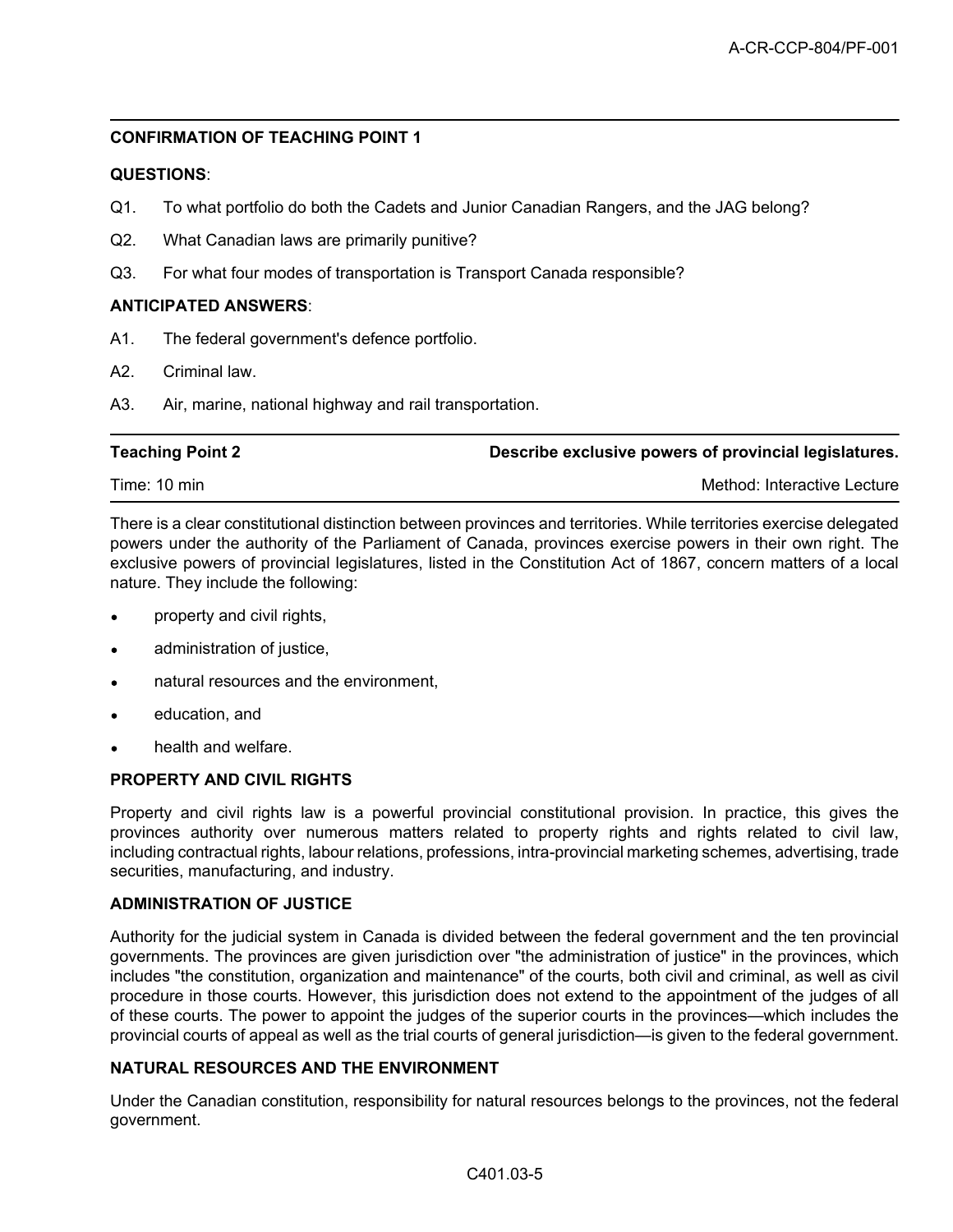In each province, the legislature may exclusively make laws in relation to:

- exploration for non-renewable natural resources in the province;
- development, conservation and management of non-renewable natural resources and forestry resources in the province; and
- development, conservation and management of sites and facilities in the province for the generation of electrical energy.

### **EDUCATION**

Education is exclusively within the jurisdiction of provincial and territorial governments and has been since 1867 when Canada's Constitution Act, then known as the British North America (BNA) Act, provided that the legislature of each province may exclusively make laws in relation to education.

#### HEALTH AND WELFARE

#### **Health**

Canada's national health insurance program, commonly referred to as "Medicare", is designed to ensure all residents have reasonable access to medically necessary hospital and physician services, on a prepaid basis. Instead of having a single national plan, Canada has a national program that is composed of 13 interlocking provincial and territorial health insurance plans, all of which share certain common features and basic standards of coverage.

#### **Welfare**

Canada's Charter of Rights and Freedoms regulates interactions between the state (federal, provincial and territorial governments) and individuals. It is, in some respects, Canada's most important legislation because it can render invalid or inoperative any laws that are inconsistent with its provisions.



The Youth guide to the Canadian Charter of Rights and Freedoms can be accessed at http://www.jhcentre.org/dnn/Portals/0/Publications/Youth%20Guide.pdf

## ACTIVITY

Time: 5 min

#### **OBJECTIVE**

The objective of this activity is to have the cadets share their knowledge of the exclusive powers of provincial legislatures.

#### RESOURCES

Nil.

# ACTIVITY LAYOUT

Arrange the classroom for the entire group to be standing.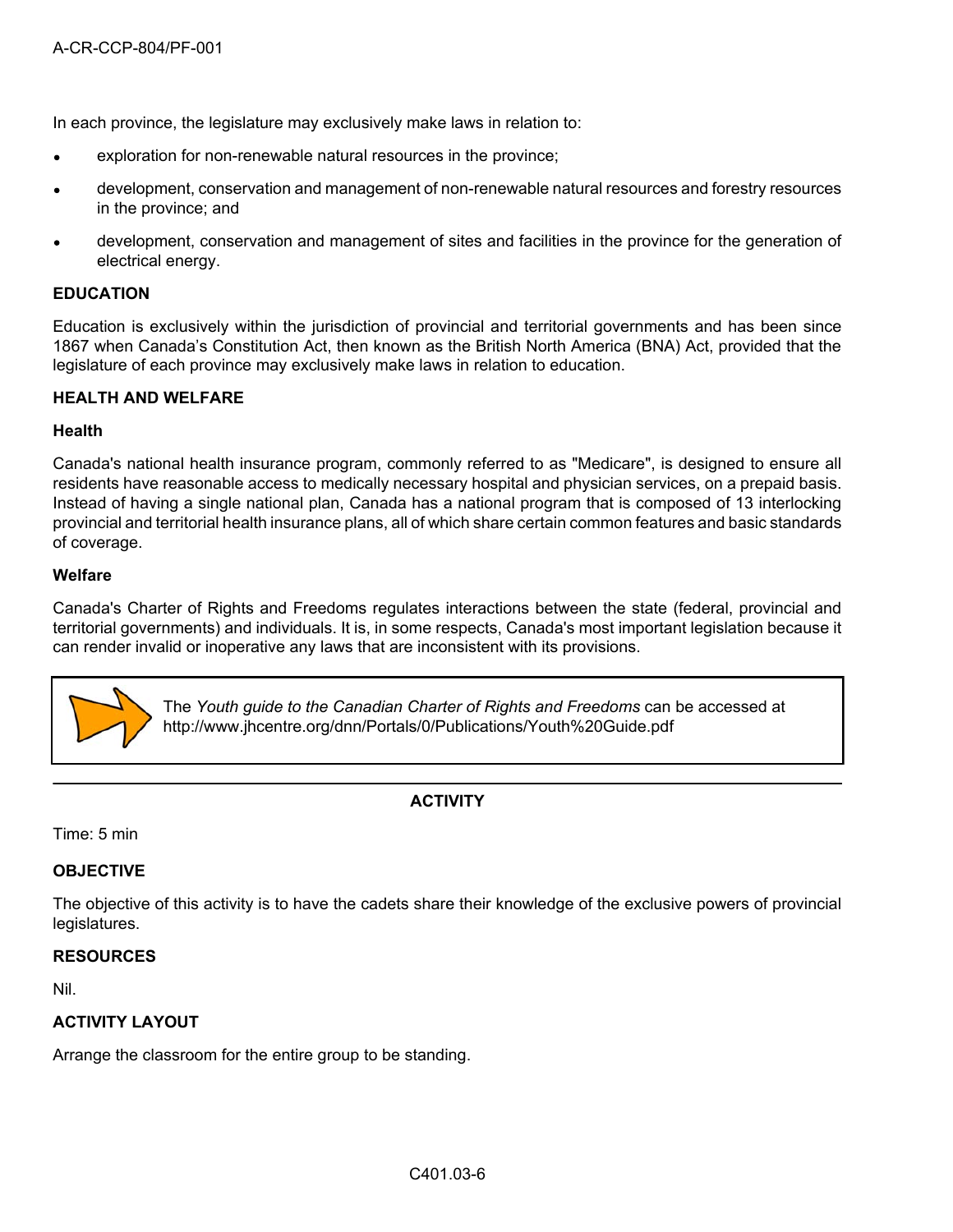# ACTIVITY INSTRUCTIONS

- 1. Tell the cadets they are to share their knowledge of provincial jurisdiction with another cadet.
- 2. Have the cadets walk about the classroom mingling.
- 3. On command of the instructor, each cadet will find another cadet to form a pair.
- 4. Give the group ten seconds to remember the areas of provincial jurisdiction.
- 5. The member of each pair with the earliest birthday will name one area of provincial jurisdiction.
- 6. The other member of each pair will respond with a second area of provincial jurisdiction.
- 7. Repeat until all areas of provincial jurisdiction are named, to include:
	- property and civil rights,
	- administration of justice,
	- natural resources and the environment,
	- education, and
	- health and welfare.
- 8. Repeat Steps 2 and 3 to form new pairs.
- 9. Give the entire group ten seconds to remember a fact about an area of provincial jurisdiction.
- 10. The member of each pair with the latest birthday will name a fact about an area of provincial jurisdiction.
- 11. The other member of each pair will respond with a second fact about an area of provincial jurisdiction.
- 12. Continue this sharing while time permits.

## **SAFETY**

Nil.

## CONFIRMATION OF TEACHING POINT 2

The cadets' participation in the activity will serve as the confirmation of this TP.

# Teaching Point 3 Describe examples of common municipal bylaws that affect youth.

Time: 10 min Method: Group Discussion Nethod: Group Discussion



The point of the group discussion is to draw the following information from the group using the tips for answering / facilitating discussion and the suggested questions provided.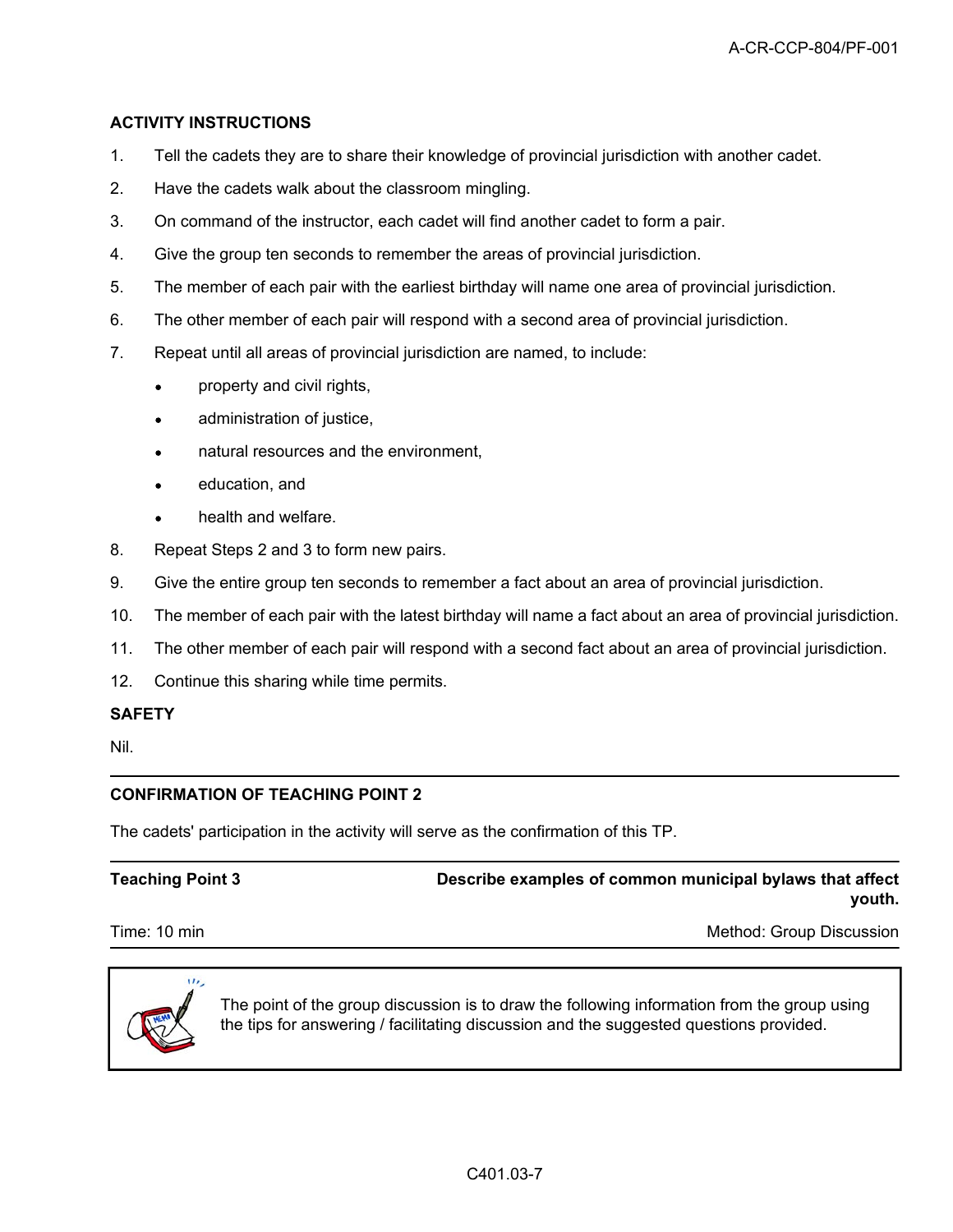# BACKGROUND KNOWLEDGE

Municipal government is not a constitutional order of government. Municipalities are established by the provincial legislatures, which delegate some of their powers to municipal governments. Municipalities are governed by municipal councils. The job of municipal councils is to make decisions about municipal financing, services and other bylaws. Councils must regulate behaviour as demanded by the majority of citizens. Since such demands are a reflection of local values and needs, they vary in detail between locations. It is a civic responsibility for each citizen to know what rules are in local bylaws.



Have the cadets brainstorm a list of the names and responsibilities of the town council members or local officials, as appropriate to the local area.

## NOISE LIMITATIONS

Most municipalities limit noise that is irritating. At certain times, noise is completely forbidden in some municipalities.

## CURFEWS

Safety requires that children not wander the streets at night. As well, law enforcement is made more difficult at night if youth are at large. Municipalities sometimes pass bylaws that require persons under a specified age to not be in a public place at certain times. Typical exceptions to curfew might include situations in which the young person is:

- involved in an emergency as defined by the bylaw;
- in a motor vehicle travelling from one point to another without detour;
- employed;
- acting in a volunteer capacity;
- attending an organized school or sporting event;
- at a religious, cultural or recreational activity; or
- at any other time as determined by a Peace Officer.

## CONTROL OF SKATEBOARDS AND BICYCLES

Sharing roads and pathways with vehicles and pedestrians poses safety hazards for skateboards and bicycles —hazards that municipal bylaws are intended to control. Municipalities may designate areas where skateboards and bicycles may not be used and also specify how they are to be used if allowed. Such a bylaw will usually specify fines for contravening the bylaw and methods of disposal of the offending equipment. Every cyclist or skateboarder should first become familiar with the pertinent municipal bylaws.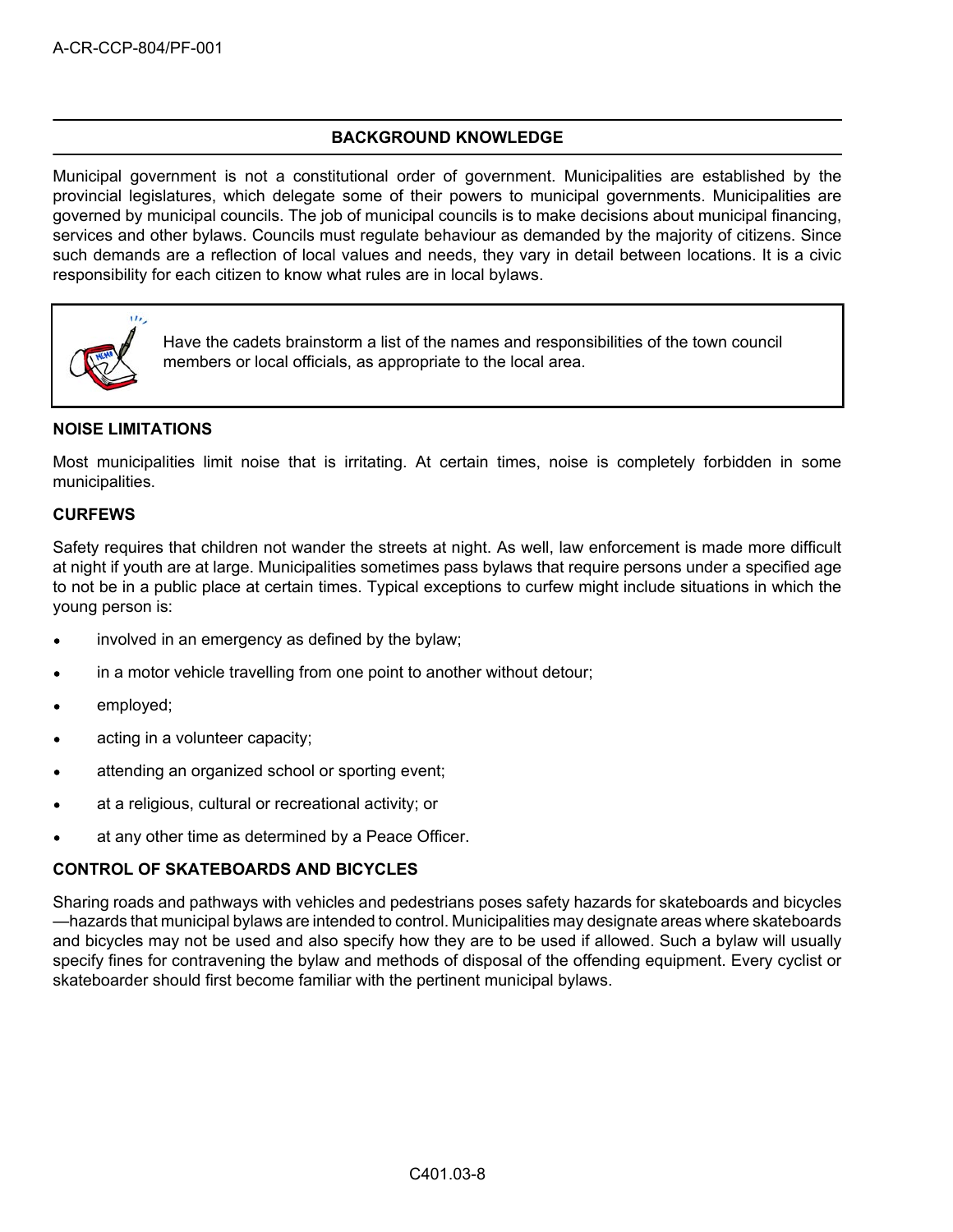# GROUP DISCUSSION



#### SUGGESTED QUESTIONS:

- Q1. Why are municipalities established?
- Q2. How might curfew bylaws sometimes make youth feel?
- Q3. Why should everyone become familiar with municipal bylaws?
- Q4. Why might legislation be needed to regulate interactions between a provincial government and an individual?
- Q5. Why is municipal government not a constitutional order of government in Canada?



Other questions and answers will develop throughout the group discussion. The group discussion should not be limited to only those suggested.



Reinforce those answers given and comments made during the group discussion, ensuring the teaching point has been covered.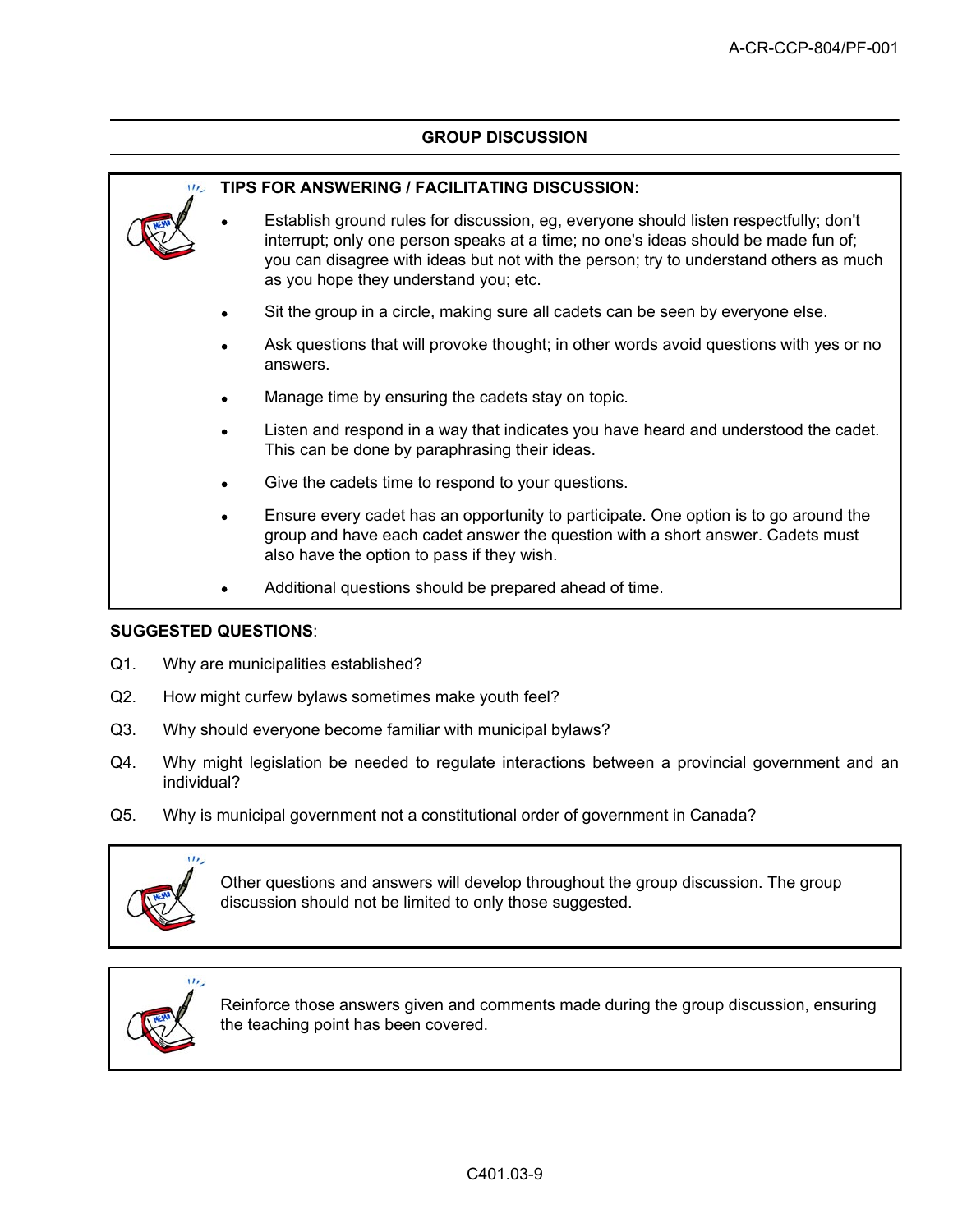## CONFIRMATION OF TEACHING POINT 3

The cadets' participation in the group discussion about government jurisdictions will serve as the confirmation of this TP.

### END OF LESSON CONFIRMATION

The cadets' participation in the activity and group discussion will serve as the confirmation of this lesson.

#### **CONCLUSION**

#### HOMEWORK / READING / PRACTICE

Instruct the cadets to explore the additional details in the handout located at Attachment A.

## METHOD OF EVALUATION

Nil.

## CLOSING STATEMENT

The distribution of legislative powers in Canada is a result of Canada's Constitution Act of 1867 (BNA Act) and subsequent constitutional conferences. Negotiating the distribution of legislative powers in Canada is an ongoing process that allows Canada to adapt to a changing world.

# INSTRUCTOR NOTES / REMARKS

Nil.

# **REFERENCES**

C0-420 Intergovernmental Affairs. (2009). Canadian federalism: Distribution of legislative powers. Retrieved February 3, 2009, from http://www.pco-bcp.gc.ca/aia/index.asp?lang=eng&page=federal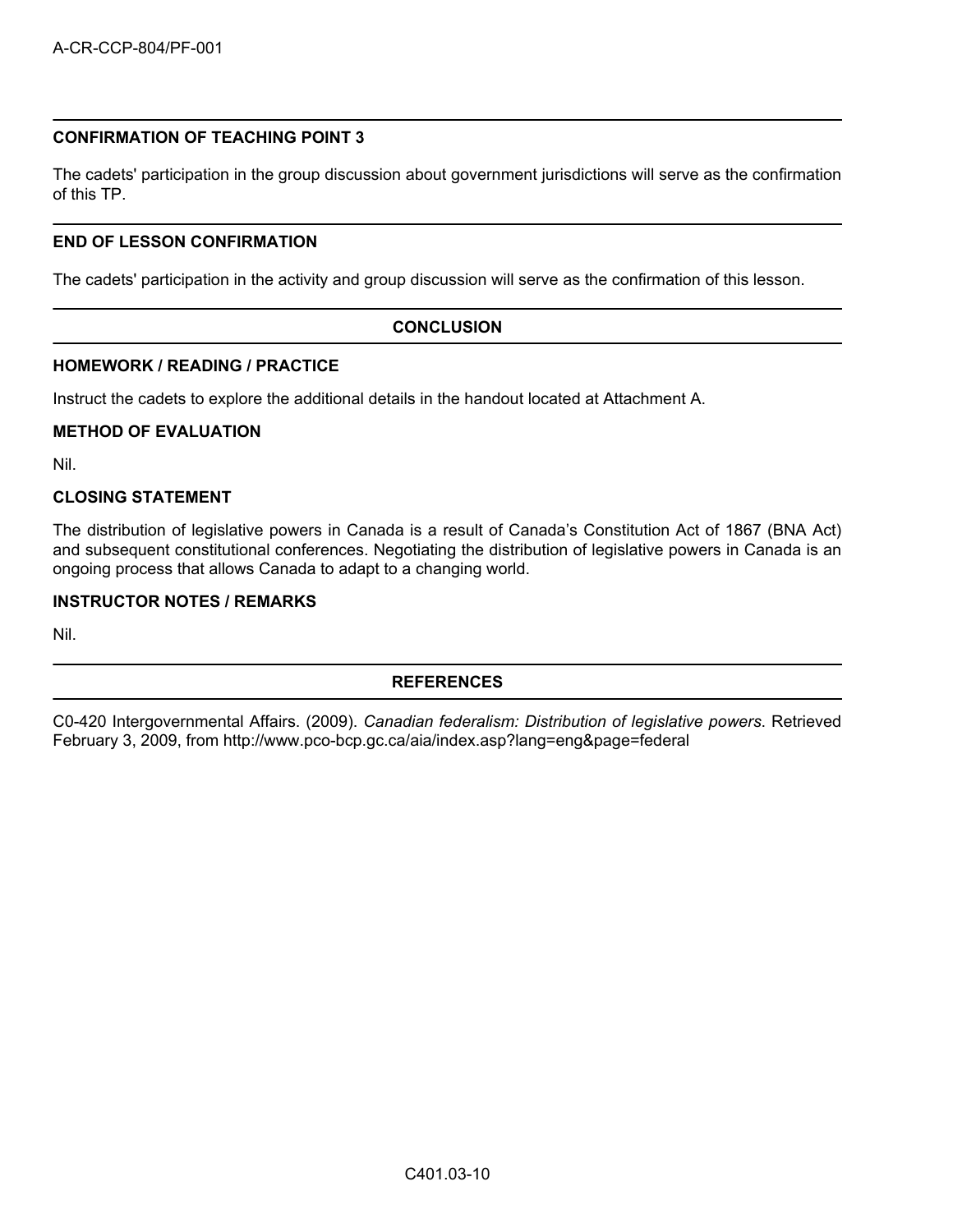# THE DEFENCE PORTFOLIO

The Defence Portfolio comprises the Department of National Defence (DND), the Canadian Forces (CF) and a number of related organizations, all of which are the collective responsibility of the Minister of National Defence. In addition to DND and the regular and reserve components of the CF, related organizations include:

### National Search and Rescue Secretariat (NSS)

NSS acts as a liaison for Search and Rescue (SAR) agencies and all partners involved in Canadian search and rescue. Their combined efforts give Canada one of the most effective national search and rescue programs in the world. The Minister of National Defence is the lead minister for Search and Rescue.

#### Defence Research and Development Canada (DRDC)

DRDC is an agency operating within DND. DRDC provides science and technology services to DND and the CF. It conducts research and development (R&D) activities to contribute to the success of Canadian military operations and performs ongoing technology assessment to enhance CF preparedness. Many of the cuttingedge products (eg, artificial blood substitute and the first anti-gravity flying suit) developed by DRDC generate thousands of jobs and millions of dollars in export sales for Canada.

#### Communications Security Establishment (CSE)

The Communications Security Establishment (CSE) is a cryptologic agency that collects foreign intelligence that can be used by the government for strategic warning, policy formulation, decision-making and day-to-day assessment of foreign capabilities and intentions. It produces intelligence reports based on electronic emissions and advises the government in the area of security for its telecommunications and automated information systems.

#### Cadets and Junior Canadian Rangers

## **Cadets**

Cadets Canada is the largest federally sponsored youth program in Canada. It is a national program for young Canadians ages 12 to 18 who are interested in participating in a variety of challenging and rewarding activities, and learning more about the CF. The Cadet Program:

- promotes teamwork, leadership and citizenship;
- helps develop decision making skills; and
- increases self-confidence and physical fitness.

The Cadet Program contains three separate elements: sea, army and air. While all three elements share common training, each program also has its own distinct focus:

- Sea Cadets focus on seamanship and learning to sail;
- Army Cadets focus on outdoor adventure; and
- Air Cadets focus on principles of aviation and learning to fly.

The aim of the Cadet Program is to develop in youth the attributes of good citizenship and leadership, promote physical fitness and stimulate the interest of youth in the sea, land and air activities of the Canadian Forces.

Citizenship. The development of responsible and caring citizens is one of the most important aspects of the Cadet Program. Throughout the year, cadets participate in citizenship activities in cities and towns across Canada.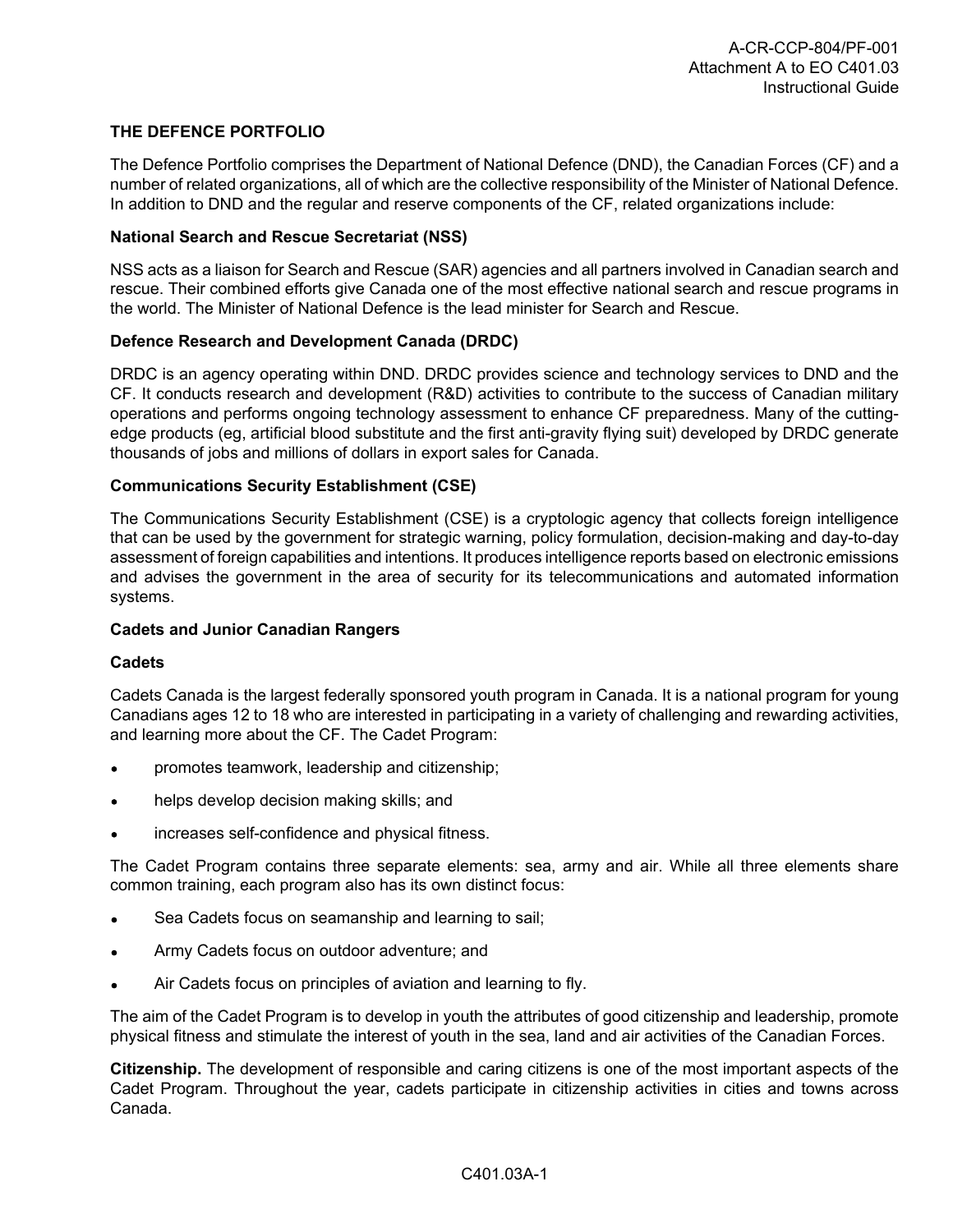A-CR-CCP-804/PF-001 Attachment A to EO C401.03 Instructional Guide

Leadership. The Cadet Program encourages youth to be fair and ethical leaders. Cadets learn to take responsibility for their actions and motivate their peers to follow their example.

Physical Fitness. Cadets develop an understanding of the benefits of a healthy lifestyle. Participation in fitness activities results in a positive attitude that enables cadets to take on new challenges.

Stimulate Interest in the Activities of the Canadian Forces. Exposure to the sea, land and air activities of the Canadian Forces is a unique part of the Cadet Program identity, distinguishing it from other youth development programs.

# Junior Canadian Rangers (JCR)

JCR is the only organized youth program available in many remote and isolated Canadian communities. The JCR programme offers young people in such communities across Canada a unique opportunity to participate in a variety of fun and rewarding activities in a formal setting. Under the supervision of the Canadian Rangers, these young Canadians (ages 12 to 18) become active and engaged citizens of their local communities.

Junior Canadian Rangers are taught traditional skills, life skills, and Ranger skills. With traditional and life skills included in the curriculum, the community can infuse cultural norms, local language, regional skills, and social needs into the programme.

Ranger skills include:

- applying first aid;
- volunteering and being a good role model;
- using small boats, snowmobiles and all-terrain vehicles (ATVs); and
- using rifles safely.

Traditional skills can include:

- hunting and fishing;
- living on the land;
- learning about spirituality, language, music and art; and
- discussing customs and traditions with elders.

Life skills can include:

- living in a healthy way;
- preventing harassment and abuse;  $\bullet$
- speaking in public; and  $\bullet$
- protecting the environment.  $\bullet$

## Judge Advocate General (JAG)

The JAG acts as the legal advisor to the Governor General, the Minister of National Defence, DND and the CF. The JAG is also responsible for the administration of military justice in the CF.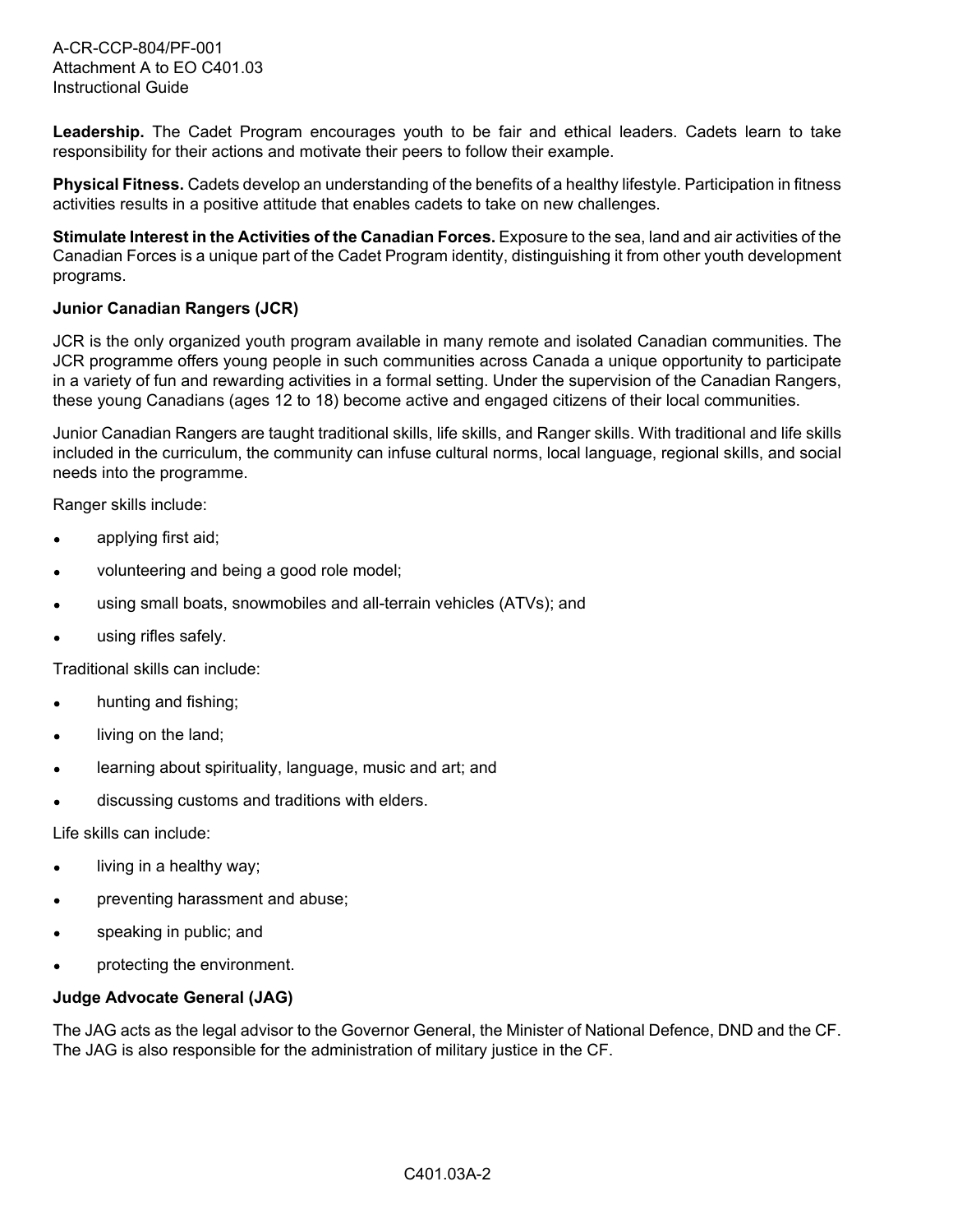## CRIMINAL LAW

Society uses criminal law to shield its members from destructive, hurtful and socially unacceptable behaviours that undermine everyone's right to live in a just, peaceful and safe society. As such, criminal law is a deterrent and primarily punitive. A person found guilty of a criminal offence may lose his or her liberty and face consequences that have a profound effect on personal freedoms and choices. The federal government's criminal law power is therefore our society's most extreme tool to use to control behaviour that society, through Parliament, has determined to be undesirable.

Canadian law recognizes that a person accused of a crime is innocent until proven guilty in a court of law and that proof of the crime must be made beyond a reasonable doubt. These principles protect all citizens from the arbitrary use of the state's powers of arrest, detention and punishment.

## Youth justice

Special considerations come into play when young people commit acts that are considered criminal. This is why Parliament passed the Youth Criminal Justice Act (YCJA) in 2003. It applies to young people aged 12 to 17 years, inclusive. The Act recognizes that young persons must be held accountable for criminal acts, although they need not always be held accountable in the same manner or to the same extent as adults. It is in society's interest to ensure that as many young offenders as possible are rehabilitated and become productive members of society.

## **CENSUS**

Conducted every five years, the Canadian Census of Population is a major undertaking whose planning and implementation spans a period of more than eight years. Statistics Canada generally works on two and even three censuses at any given point in time. Before the final results of one census are out, planning and systems development are already well under way for the next one.

## MONEY AND BANKING

The federal government's Department of Finance responsibilities include:

- preparing the federal budget;
- preparing tax and tariff legislation;
- managing federal borrowing on financial markets;
- administering major federal transfers to the provinces and territories;
- developing regulatory policy for the financial sector; and
- representing Canada within international financial institutions.

## **TRANSPORTATION**

Transport Canada is responsible for transportation policies and programs. It ensures that air, marine, national highways and rail transportation are safe, secure, efficient and environmentally responsible.

Transport Canada reports to Parliament and Canadians through the minister of Transportation, Infrastructure and Communities.

## Air Transportation

Canada is recognized as having one of the most successful and safest civil aviation programs in the world. Transport Canada works with many partners both in Canada and around the world to protect and maintain our air safety and security record, and to make air travel more environmentally responsible.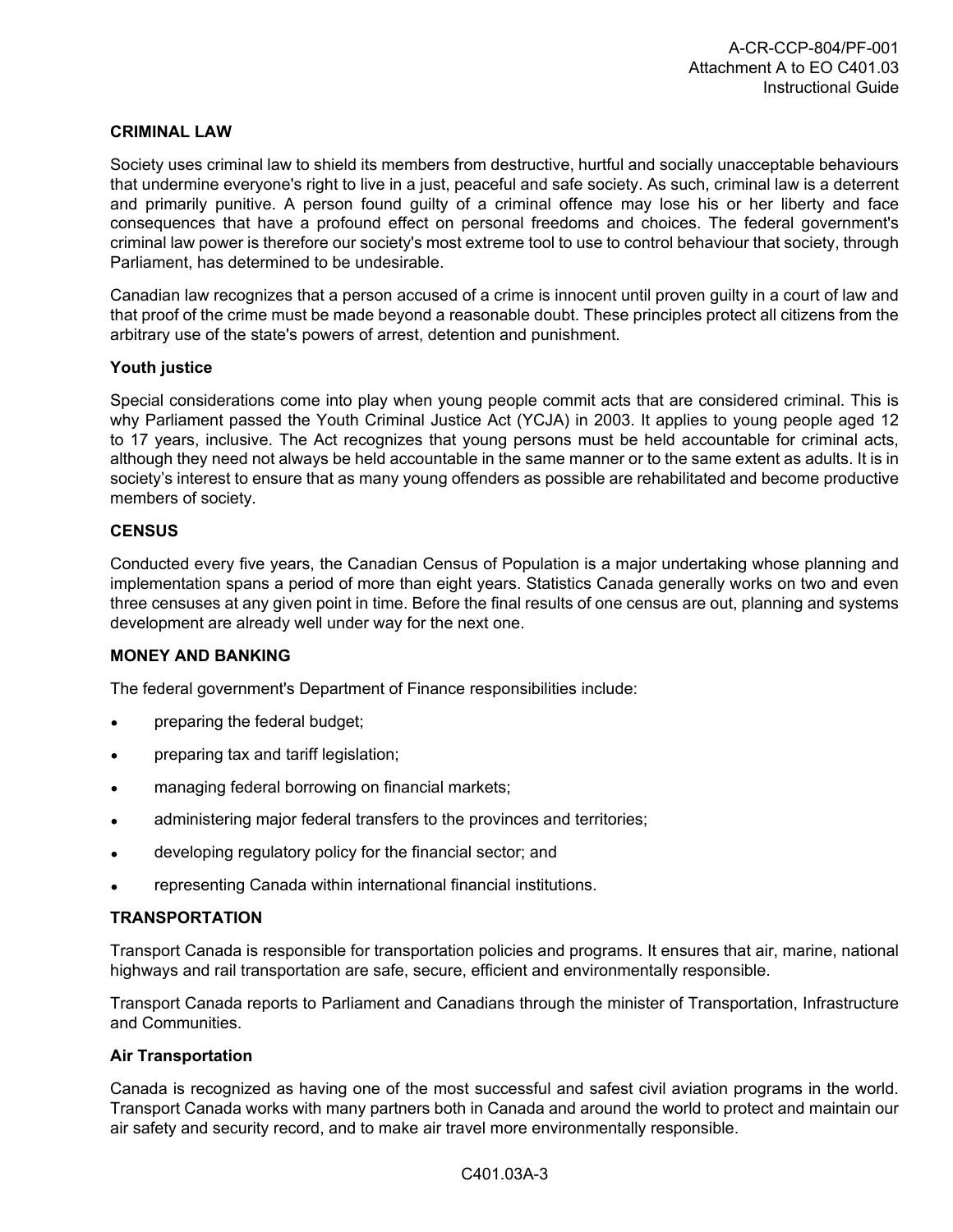A-CR-CCP-804/PF-001 Attachment A to EO C401.03 Instructional Guide

## Marine Transportation

Transport Canada promotes efficient marine transportation and safe, secure and sustainable marine practices; oversees marine infrastructure; regulates the safe transportation of dangerous goods by water; and helps protect the marine environment.

#### Rail Transportation

With 48 000 kilometres of track, Canada has one of the largest rail networks in the world. Transport Canada regulations, standards and programs work to make our railway system safe, secure, accessible, competitive and more environmentally responsible.

#### Road Transportation

Transport Canada works to make Canada's national highways, and international and interprovincial bridges safe, as well as to keep our border crossings secure and efficient for drivers, passengers and the communities they travel through.

#### **CITIZENSHIP**

Citizenship and Immigration Canada (CIC) was created to link immigration services with citizenship registration. CIC promotes Canadian ideals and helps build a stronger Canada. CIC responsibilities include:

- admitting immigrants, foreign students, visitors and temporary workers who help Canada's social and  $\bullet$ economic growth;
- resettling, protecting and providing a safe haven for refugees;  $\bullet$
- helping newcomers adapt to Canadian society and become Canadian citizens;  $\bullet$
- managing access to Canada to protect the security and health of Canadians and the integrity of Canadian  $\bullet$ laws; and
- helping Canadians and newcomers to participate fully in the economic, political, social and cultural life of the country.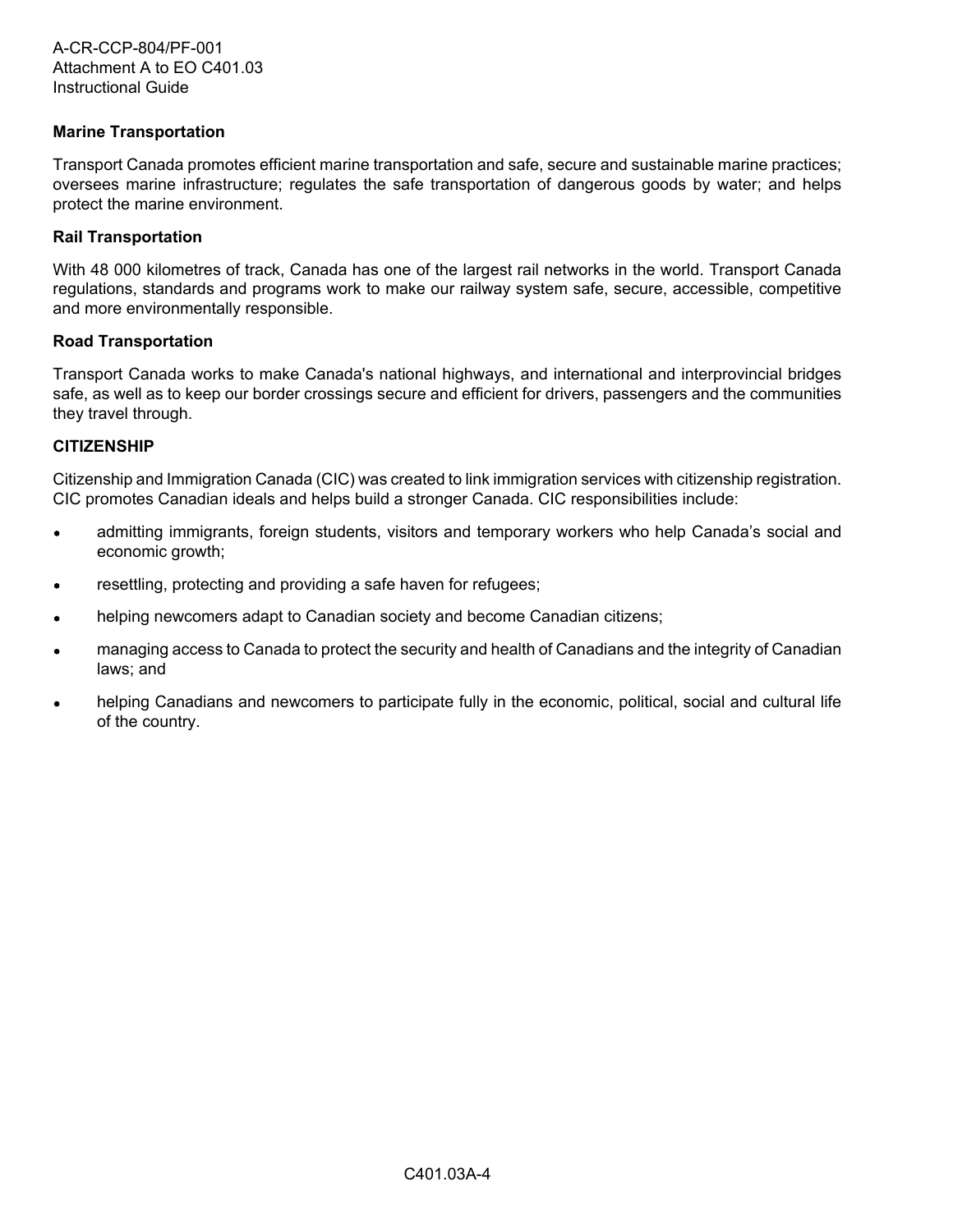

COMMON TRAINING PROFICIENCY LEVEL FOUR INSTRUCTIONAL GUIDE



# SECTION 4

#### EO C401.04 – DISCUSS COMPUTER CRIME

Total Time: 30 min

## PREPARATION

#### PRE-LESSON INSTRUCTIONS

Resources needed for the delivery of this lesson are listed in the lesson specification located in A-CR-CCP-804/ PG-001, Proficiency Level Four Qualification Standard and Plan, Chapter 4. Specific uses for said resources are identified throughout the instructional guide within the TP for which they are required.

Review the lesson content and become familiar with the material prior to delivering the lesson.

#### PRE-LESSON ASSIGNMENT

Nil.

#### APPROACH

An interactive lecture was chosen for TPs 1 and 2 to present basic information on computer crime and to summarize the teaching points.

A group discussion was chosen for TP 3 as it allows the cadets to interact with their peers and share their knowledge, experiences, opinions, and feelings about computer crime. This helps develop rapport by allowing the instructor to evaluate the cadets' responses in a non-threatening way while helping them refine their ideas. A group discussion also helps the cadets improve their listening skills and develop as members of a team.

## INTRODUCTION

#### REVIEW

Nil.

#### **OBJECTIVES**

By the end of this lesson the cadet shall have discussed computer crime.

#### IMPORTANCE

It is important for cadets to discuss computer crime so they will be able to identify unacceptable behaviour and help reduce the frequency of such activities.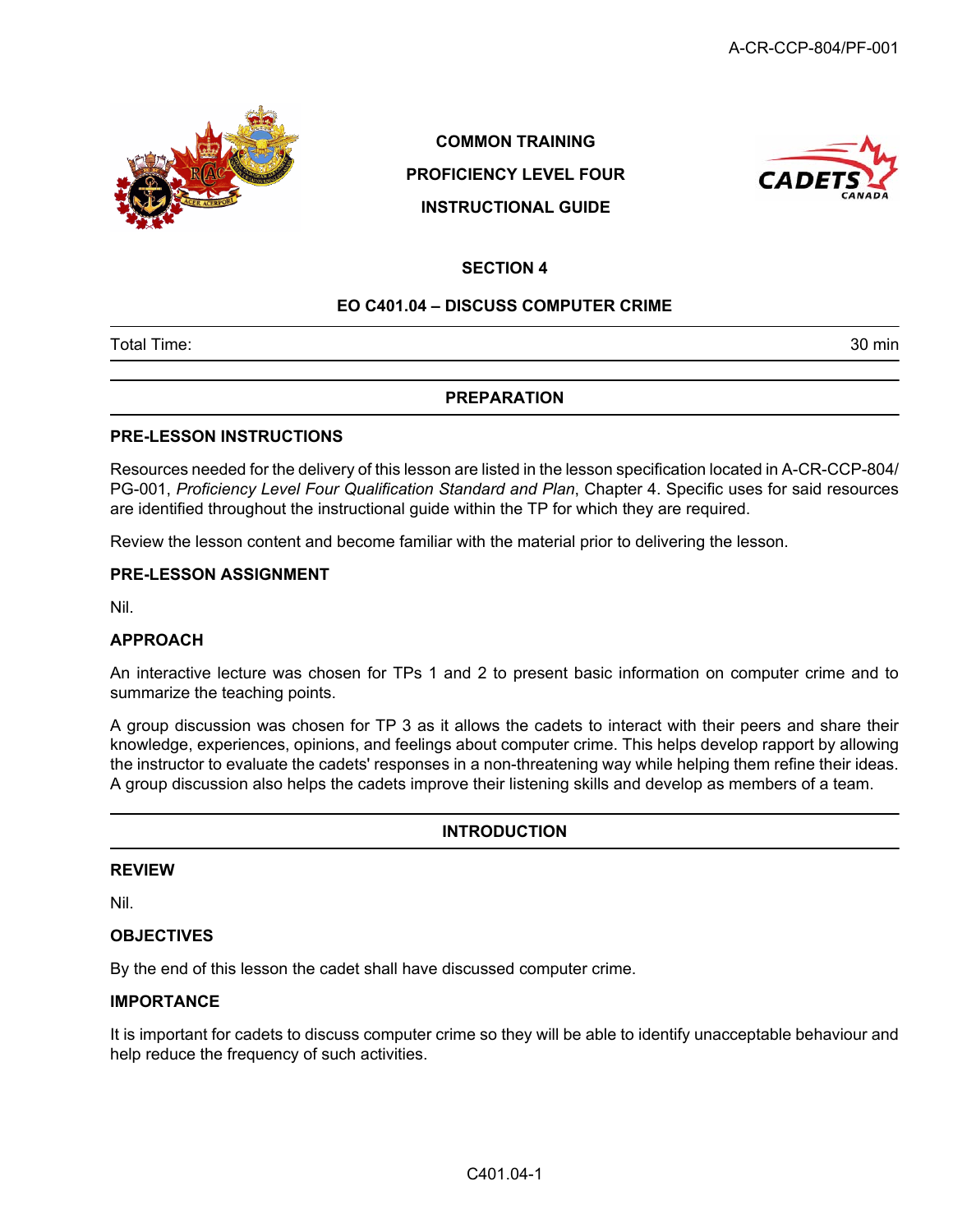### Teaching Point 1 **Teaching Point 1** Describe copyright laws regarding downloading.

Time: 10 min Method: Interactive Lecture Communication of the Method: Interactive Lecture

# THE PURPOSE OF COPYRIGHT

Copyright means the right to copy. Only the owner of copyright, very often the creator of the work, is allowed to produce or reproduce the work in question or to permit anyone else to do so. Copyright law rewards and protects creative endeavours by giving the copyright owner the sole right to publish or use the work in any number of ways. A copyright owner may also choose not to publish a work and to prevent anyone else from doing so.

Copyright applies to all original literary, dramatic, musical and artistic works. Each of these general categories covers a wide range of creations.

Copyright also applies to three other kinds of subject matter in addition to the works listed above:

- Performer's performance. Performers such as actors, musicians, dancers and singers have copyrights for their performances.
- Communication signals. Broadcasters have copyrights for the communication signals that are  $\bullet$ broadcast.
- Sound recordings. Makers of recordings, such as records, cassettes, and compact discs, which are called "sound recordings" in the Copyright Act, are also protected by copyright.



Cadets can find detailed information about copyright at the Canadian Intellectual Property Office web page at http://cipo.ic.gc.ca

#### PEER-TO-PEER (P2P) FILE SHARING

When used properly, P2P file sharing is an exciting new technology. Unfortunately, P2P networks are often used improperly—usually for the illegal distribution of copyrighted content.

Internet file-sharing involves millions of unauthorized music files at any one time. A large majority of unauthorized files are being made available by a small minority of P2P users.

#### The Perils of P2P

Due to global and anonymous connectivity, P2P users are exposed to a variety of security and privacy hazards. This is often made worse by software flaws that provide easy access to hackers and can result in machine crashes and loss of privacy.

Spyware can be embedded with a "Trojan Horse", an executable code that may leak information, corrupt files or allow system commandeering by a hacker. Viruses, too, are spread via file-sharing networks. Users become contaminated when downloading infected files.

## CONSEQUENCES OF INTERNET PIRACY

#### Physical Music Piracy

Physical music piracy is the making or distribution of copies of sound recordings on physical carriers without the permission of the rights owner. The term piracy refers to activities that are of a commercial nature, including activities that cause commercial harm. The packaging of pirated copies may or may not be different from the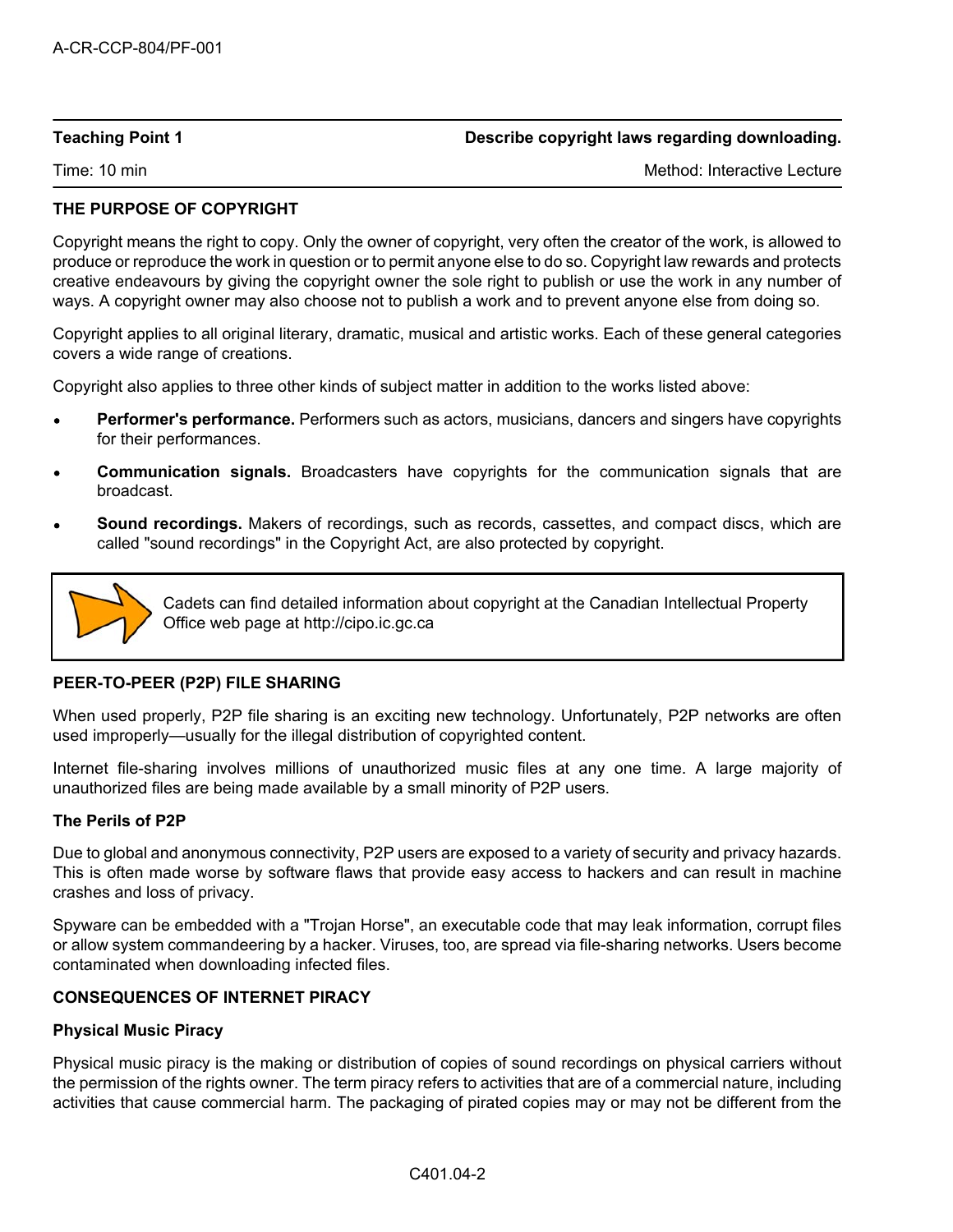original. Pirated copies are often compilations, such as the "greatest hits" of a specific artist, or a collection of a specific genre, such as dance tracks.

#### Bootlegs

Bootlegs are the unauthorized recordings of live or broadcast performances. They are duplicated and sold sometimes at a premium price—without the permission of the artist, composer or record company.

#### Internet Piracy

Internet piracy is commonly used to refer to a variety of unauthorized uses of music or other creative content on the internet. It refers to acts of infringements on the Internet that are of a commercial nature—not necessarily due to the motivation of the perpetrator. While some Internet pirates generate income from their activity, many people engage in such acts for other, non-commercial reasons, but they all can cause enormous commercial damage.

The term is also often used to refer more generally to any use of creative content on the Internet that violates copyright, whether via websites, P2P networks, or other means.

#### THE BERNE CONVENTION

The Berne Convention for the Protection of Literary and Artistic Works was first adopted in 1886 as an agreement to honour the rights of all authors who are nationals of countries that are party to the convention (including Canada). It was updated by the Paris Act of 1971. The convention is administered by the World Intellectual Property Organization (WIPO), a specialized agency of the United Nations.

The World Intellectual Property Organization (WIPO) is a specialized agency of the United Nations. It is dedicated to developing a balanced and accessible international intellectual property (IP) system, which rewards creativity, stimulates innovation and contributes to economic development while safeguarding the public interest.

## CONFIRMATION OF TEACHING POINT 1

#### QUESTIONS:

- Q1. What is the purpose of copyright law?
- Q2. What problems arose from illegal P2P file sharing and distribution of copyrighted content?
- Q3. What is generally referred to as Internet piracy?

## ANTICIPATED ANSWERS:

- A1. Copyright law rewards and protects creative endeavours.
- A2. Huge staff layoffs and lost career opportunities for artists.
- A3. Any use of creative content on the Internet that violates copyright.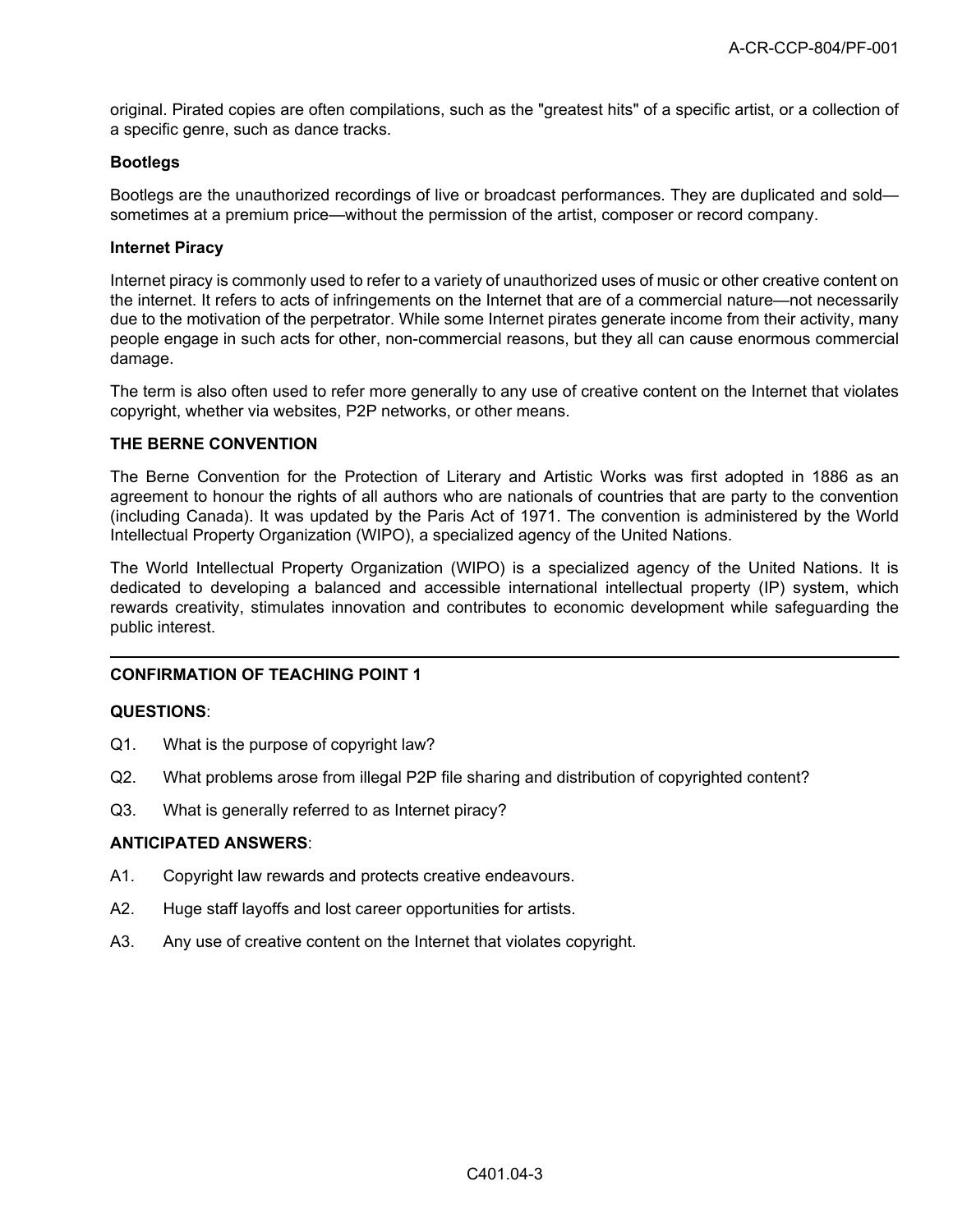## Teaching Point 2 Explain authorized use of DND / CF Internet connections, unauthorized access to restricted websites, and consequences of misuse of computers.

Time: 5 min Method: Interactive Lecture Companies And Method: Interactive Lecture

There should be no expectation of privacy when using DND and CF electronic networks and computers as they are subject to monitoring for purposes of system administration, maintenance and security, and to ensure compliance with DND, CF and Treasury Board policies.

# AUTHORIZED USE OF DND / CF INTERNET CONNECTIONS

Internet acceptable-use policies cover Internet connections created for the use of—or on behalf of— DND / CF, whether or not they are used in support of the Cadet Program. This applies whether these connections are made using a personal or a DND / CF computer or other equipment. Only authorized personnel shall use such Internet connections and only for legitimate activities. Internet use shall conform to Government of Canada and DND / CF policies.

Unauthorized and / or illegal use of the Internet includes, but is not limited to:

- 1. disseminating, displaying, mailing, posting, receiving or soliciting for the reception of illegal material (eg, obscene, threatening, intimidating or harassing material, hate propaganda, or child pornography). Making public to any users any such materials or direct links to such locations elsewhere on the Internet is also illegal;
- 2. use of the Internet to libel or slander other users, individuals or institutions;
- 3. extortion (obtaining by threats, force or persistent demands);
- 4. violation of copyrights or trade secrets, or infringement of any patent or other proprietary interest, including any activity that supports illegal distribution of software, otherwise known as pirating;
- 5. gaining or attempting to gain unauthorized access to any kind of network, service, information, communications, or computing facility or resource through use of the DND / cadet unit Internet connection / computer (also referred to as hacking);
- 6. damaging / destroying the integrity of a computer system, or the data or programs stored on a computer system;
- 7. misrepresentation of oneself or DND / CF;
- 8. attempting to disable or circumvent security mechanisms or access restrictions, or uncover security loopholes, or circumvent information / data protection schemes in order to gain unauthorized access;
- 9. disrupting service by using the Internet connection / computer as to interfere with or disrupt network resources, users, services or equipment;
- 10. propagation of computer viruses or other malicious code;
- 11. sending electronic chain letters or wide distribution e-mail;
- 12. making large numbers of article posts to inappropriate newsgroups (referred to as spamming); and
- 13. uploading, downloading, modifying or removing files from a remote computer for which proper authorization was not granted.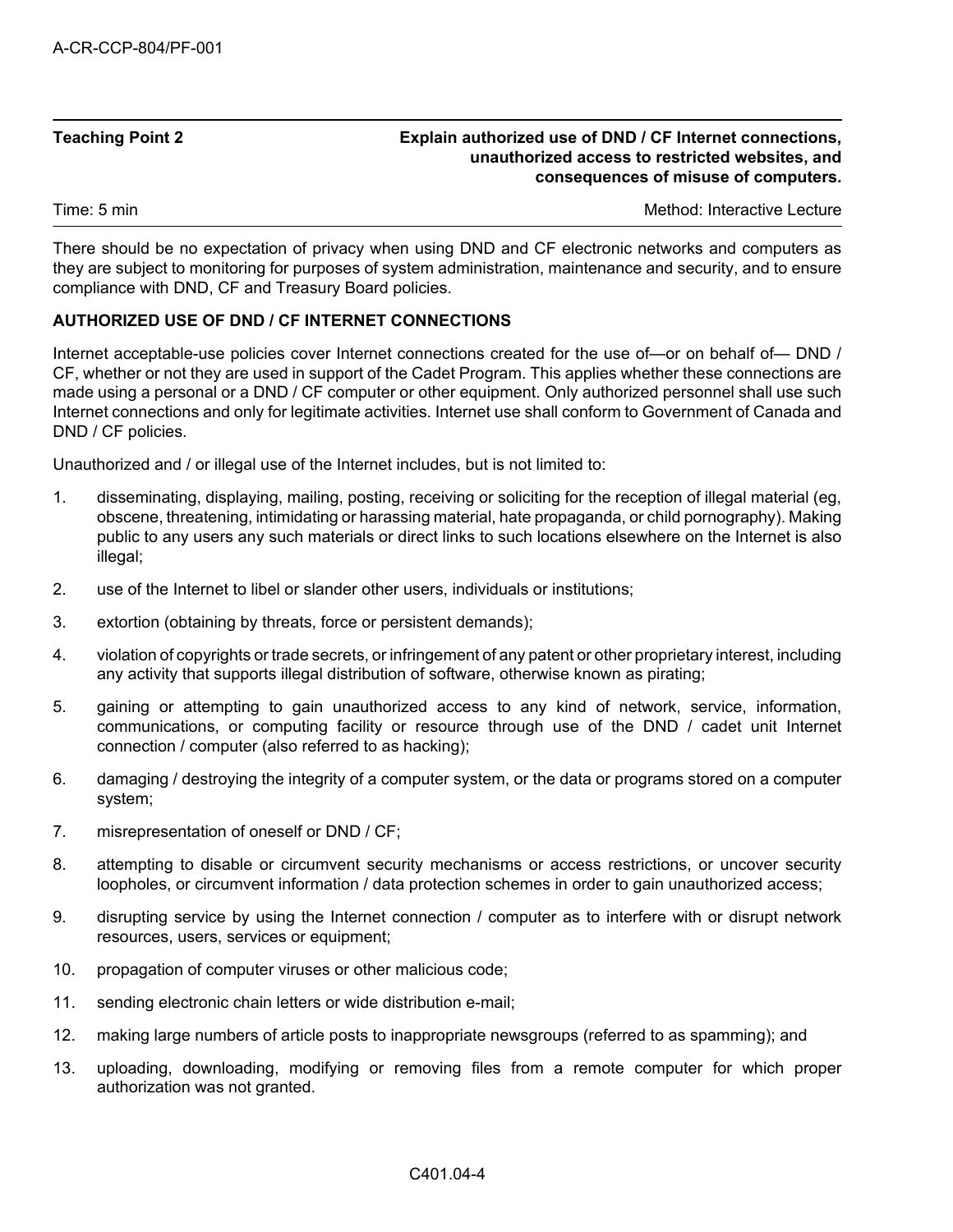## UNAUTHORIZED ACCESS TO RESTRICTED WEBSITES

Criminal Code 184. (1): Everyone who, by means of any electro-magnetic, acoustic, mechanical or other device, willfully intercepts a private communication is guilty of an indictable offence and liable to imprisonment for a term not exceeding five years.



Cadets can explore the meaning of these terms, relative to the Internet, at the Criminal Code Part VI, Invasion of Privacy: Interception of Communications on the Department of Justice website: http://laws.justice.gc.ca/en/showtdm/cs/C-46

#### CONSEQUENCES OF MISUSE OF COMPUTERS

Failure of a cadet to comply with DND / CF Internet acceptable use policy may result in compulsory termination of cadet membership.

#### CONFIRMATION OF TEACHING POINT 2

#### QUESTIONS:

- Q1. Why should there be no expectation of privacy when using DND and CF electronic networks and computers?
- Q2. Who can use DND / CF Internet connections and for what purposes?
- Q3. What might be the consequence of a cadet's failure to comply with DND / CF Internet acceptable use policy?

#### ANTICIPATED ANSWERS:

- A1. DND and CF electronic networks and computers are subject to monitoring for purposes of system administration, maintenance and security, and to ensure compliance with DND, CF and Treasury Board policies.
- A2. Only authorized personnel shall use such Internet connections and only for legitimate activities.
- A3. Failure of a cadet to comply with DND / CF Internet acceptable use policy may result in compulsory termination of cadet membership.

Teaching Point 3 Conduct a group discussion on acceptable use of the Internet.

Time: 10 min Method: Group Discussion Method: Group Discussion

#### BACKGROUND KNOWLEDGE

#### THE NEED FOR CAUTION AND SOUND JUDGEMENT

CF members, civilian instructors, personnel volunteering in support of the Cadet Program and cadets shall:

- be expected to exert caution and sound judgment when using the Internet;
- ensure online activities are of a professional, ethical and legal manner and shall not diminish the public image of the Cadet Program;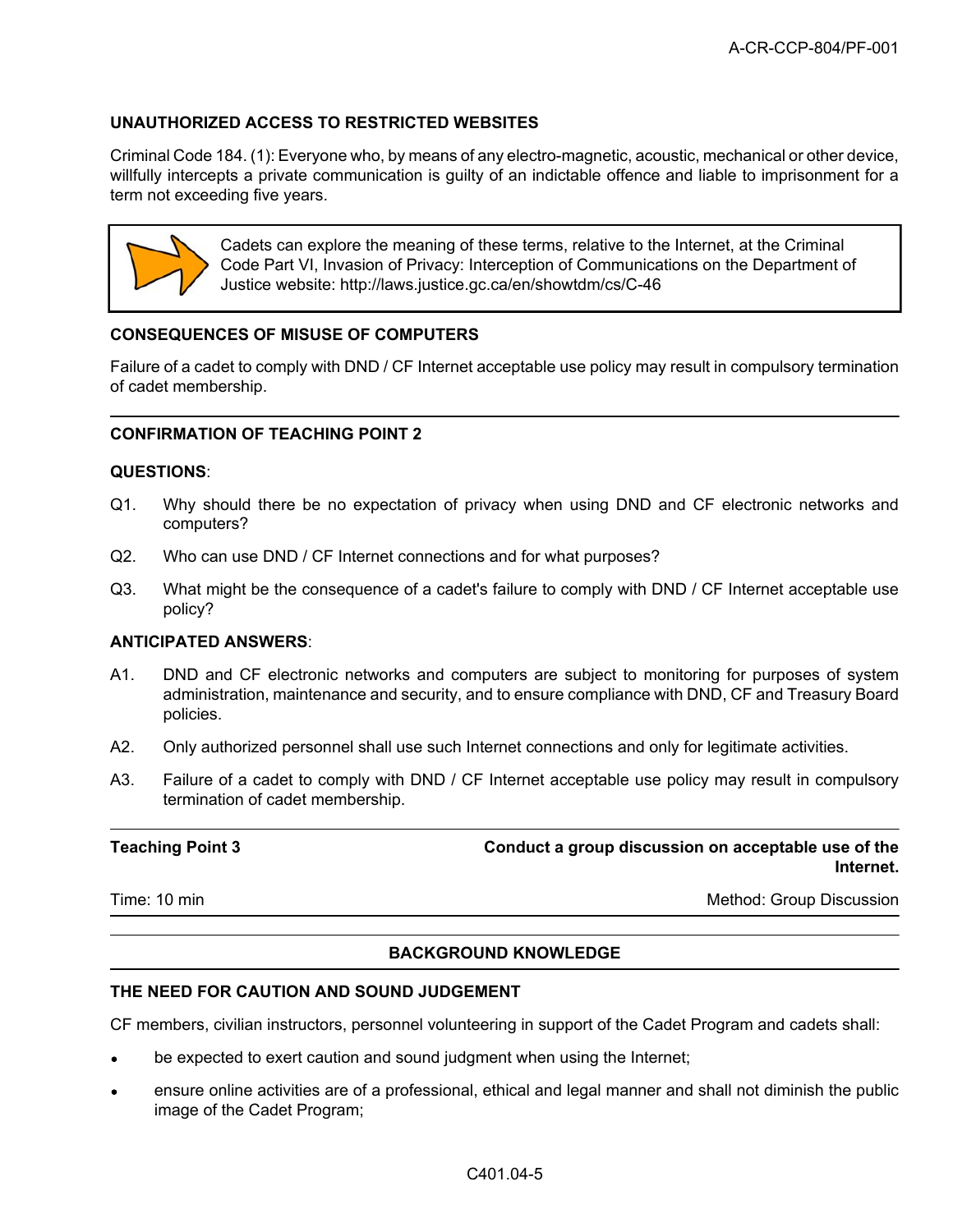- not represent personal views over the Internet as being the policy of DND / CF, the Government of Canada or the Canadian Cadet Organization;
- not express themselves in an abusive, sexist or racist manner over the Internet; and
- not violate public affairs policy through their use of the Internet.

#### PROFESSIONALISM WHEN USING CADET-RELATED MATERIAL

Grievances and personal dissatisfactions with the Cadet Program or individuals involved with the Cadet Program shall not be posted over the Internet. Established procedures exist for the resolution of grievances at all levels.

All members of the cadet movement should consult with their chain of command before publishing cadet program-related information and imagery to the Internet on other than official cadet websites in accordance with the related regulations. The regional Public Affairs Officer should be consulted if there is any question about the content to be posted. It is incumbent upon all members of the cadet organization to consider the potential for creating risk to themselves, their families, their peers and the cadet program by publishing information to the internet.

# GROUP DISCUSSION



The point of the group discussion is to draw the following information from the group using the tips for answering / facilitating discussion and the suggested questions provided.



## TIPS FOR ANSWERING / FACILITATING DISCUSSION:

- Establish ground rules for discussion, eg, everyone should listen respectfully; don't interrupt; only one person speaks at a time; no one's ideas should be made fun of; you can disagree with ideas but not with the person; try to understand others as much as you hope they understand you; etc.
- Sit the group in a circle, making sure all cadets can be seen by everyone else.  $\bullet$
- Ask questions that will provoke thought; in other words avoid questions with yes or no  $\bullet$ answers.
- Manage time by ensuring the cadets stay on topic.
- Listen and respond in a way that indicates you have heard and understood the cadet. This can be done by paraphrasing their ideas.
- Give the cadets time to respond to your questions.  $\bullet$
- Ensure every cadet has an opportunity to participate. One option is to go around the group and have each cadet answer the question with a short answer. Cadets must also have the option to pass if they wish.
- Additional questions should be prepared ahead of time. $\bullet$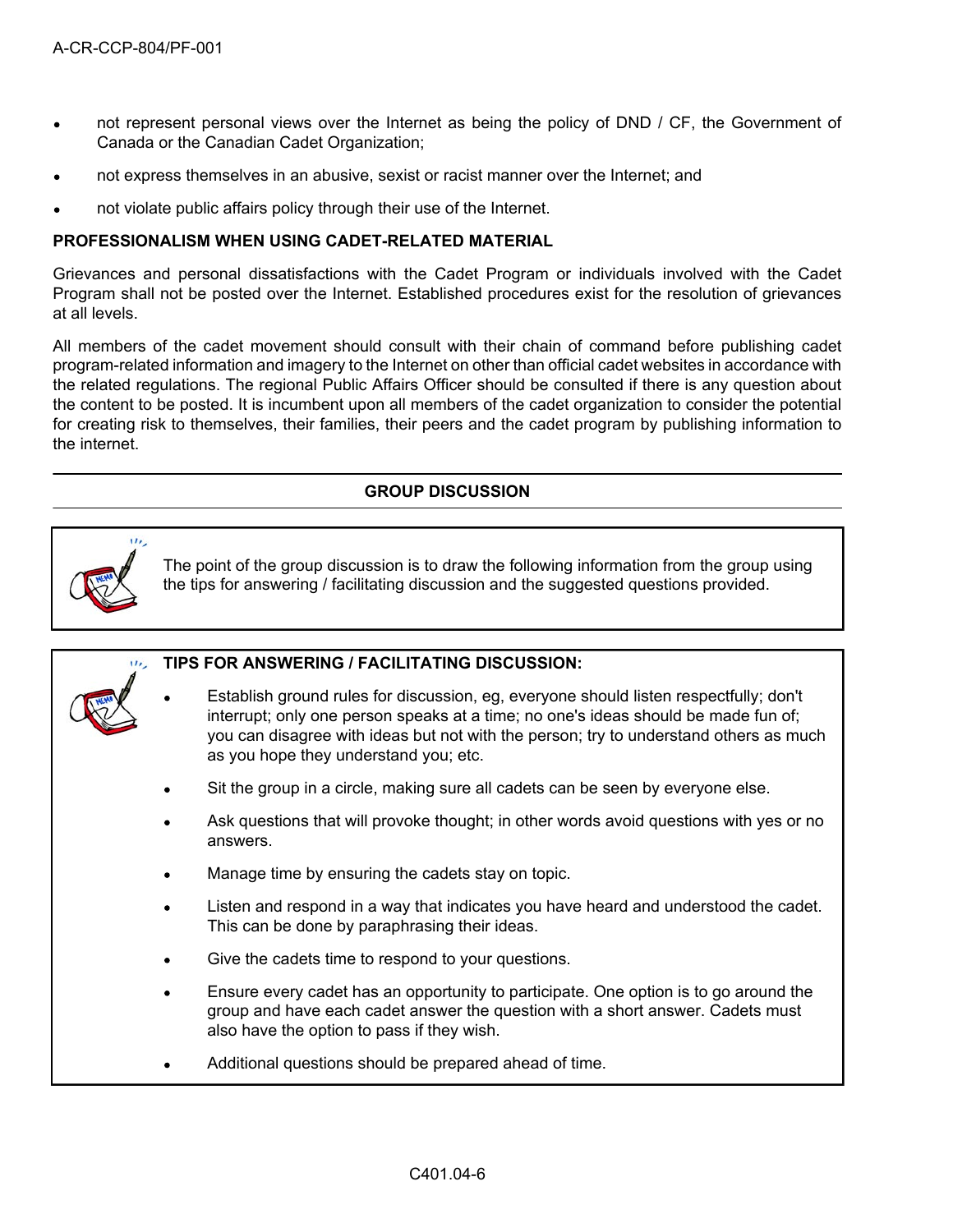#### SUGGESTED QUESTIONS:

- Q1. Why are cadets expected to exert caution and sound judgment when using the Internet?
- Q2. How can cadets ensure that their Internet activities are of a professional, ethical, and legal manner and do not diminish the public positive image of the program?
- Q3. How might cadets inadvertently represent personal views over the Internet as being the policy of DND / CF, the Government of Canada or the Canadian Cadet Organization?
- Q4. How might someone express themselves in an abusive, sexist or racist manner over the Internet?
- Q5. What harm might result from posting grievances and personal dissatisfactions on the Internet?



Other questions and answers will develop throughout the group discussion. The group discussion should not be limited to only those suggested.



Reinforce those answers given and comments made during the group discussion, ensuring the teaching point has been covered.

## CONFIRMATION OF TEACHING POINT 3

The cadets' participation in a discussion about acceptable use of the Internet will serve as the confirmation of this TP.

## END OF LESSON CONFIRMATION

#### QUESTIONS:

- Q1. What is the purpose of copyright law?
- Q2. Why should there be no expectation of privacy when using DND and CF electronic networks and computers?
- Q3. What must cadets ensure about their online activities?

#### ANTICIPATED ANSWERS:

- A1. Copyright law rewards and protects creative endeavours.
- A2. DND and CF electronic networks and computers are subject to monitoring for purposes of system administration, maintenance and security, and to ensure compliance with DND, CF and Treasury Board policies.
- A3. Cadets must ensure that their online activities are of a professional, ethical and legal manner and that they do not diminish the public positive image of the Cadet Program.